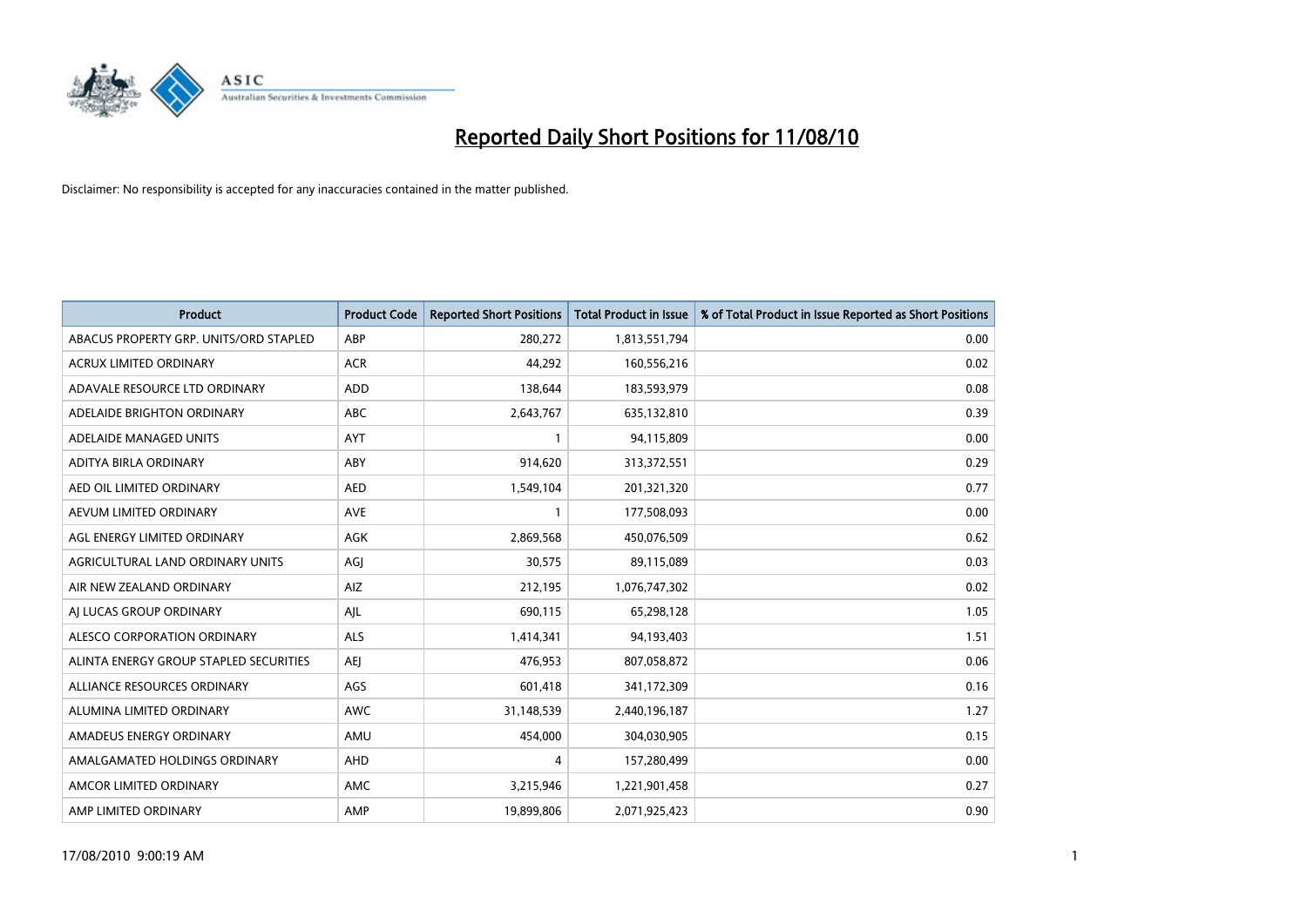

| <b>Product</b>                          | <b>Product Code</b> | <b>Reported Short Positions</b> | Total Product in Issue | % of Total Product in Issue Reported as Short Positions |
|-----------------------------------------|---------------------|---------------------------------|------------------------|---------------------------------------------------------|
| AMPELLA MINING ORDINARY                 | <b>AMX</b>          | 33,270                          | 177,325,108            | 0.02                                                    |
| ANDEAN RESOURCES LTD ORDINARY           | <b>AND</b>          | 301,991                         | 471,382,867            | 0.06                                                    |
| ANGLOGOLD ASHANTI CDI 5:1               | AGG                 | 503                             | 89,207,765             | 0.00                                                    |
| ANSELL LIMITED ORDINARY                 | <b>ANN</b>          | 1,643,416                       | 131,577,652            | 1.26                                                    |
| ANTARES ENERGY LTD ORDINARY             | AZZ                 | 97,727                          | 299,333,110            | 0.03                                                    |
| ANZ BANKING GRP LTD ORDINARY            | ANZ                 | 5,577,867                       | 2,559,301,430          | 0.16                                                    |
| APA GROUP STAPLED SECURITIES            | <b>APA</b>          | 6,321,000                       | 542,318,629            | 1.17                                                    |
| APEX MINERALS NL ORDINARY               | <b>AXM</b>          | 885,146                         | 3,317,819,909          | 0.03                                                    |
| APN EUROPEAN RETAIL UNITS STAPLED SEC.  | <b>AEZ</b>          | 11,832                          | 544,910,660            | 0.00                                                    |
| APN NEWS & MEDIA ORDINARY               | <b>APN</b>          | 10,469,524                      | 598,823,853            | 1.75                                                    |
| APOLLO GAS LIMITED ORDINARY             | <b>AZO</b>          | 71,180                          | 83,488,660             | 0.09                                                    |
| AQUARIUS PLATINUM. ORDINARY             | <b>AOP</b>          | 7,566,811                       | 463,070,936            | 1.64                                                    |
| AQUILA RESOURCES ORDINARY               | <b>AQA</b>          | 1,510,023                       | 322,273,136            | 0.46                                                    |
| ARAFURA RESOURCE LTD ORDINARY           | ARU                 | 11,939                          | 290,640,342            | 0.00                                                    |
| ARDENT LEISURE GROUP STAPLED SECURITIES | AAD                 | 29,684                          | 309,109,468            | 0.01                                                    |
| ARGO INVESTMENTS ORDINARY               | <b>ARG</b>          | 911                             | 605,200,214            | 0.00                                                    |
| ARISTOCRAT LEISURE ORDINARY             | ALL                 | 20,610,026                      | 533,379,348            | 3.86                                                    |
| ARROW ENERGY ORDINARY                   | <b>AOE</b>          | 287,240                         | 734,120,686            | 0.04                                                    |
| ASCIANO GROUP STAPLED SECURITIES        | <b>AIO</b>          | 21,527,674                      | 2,926,103,883          | 0.73                                                    |
| ASG GROUP LIMITED ORDINARY              | ASZ                 | 37,398                          | 151,836,046            | 0.02                                                    |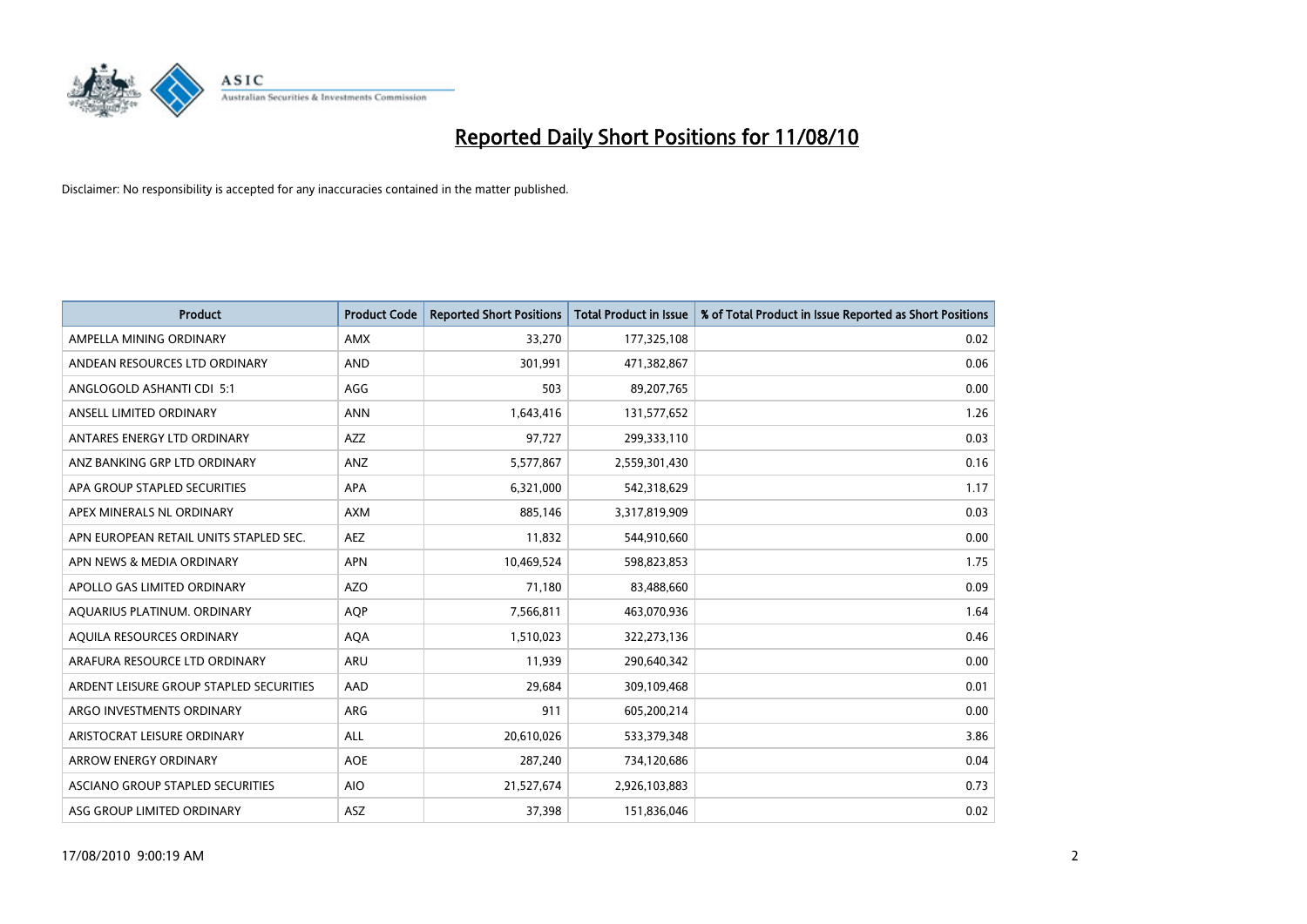

| <b>Product</b>                          | <b>Product Code</b> | <b>Reported Short Positions</b> | Total Product in Issue | % of Total Product in Issue Reported as Short Positions |
|-----------------------------------------|---------------------|---------------------------------|------------------------|---------------------------------------------------------|
| ASPEN GROUP ORD/UNITS STAPLED           | APZ                 | 403,905                         | 579,980,076            | 0.06                                                    |
| ASTRO JAP PROP GROUP STAPLED SECURITIES | AIA                 | 45,574                          | 508,212,161            | 0.01                                                    |
| ASX LIMITED ORDINARY                    | <b>ASX</b>          | 3,278,737                       | 173,576,316            | 1.87                                                    |
| ATLAS IRON LIMITED ORDINARY             | <b>AGO</b>          | 16,036,907                      | 473,773,816            | 3.35                                                    |
| AUCKLAND INTERNATION ORDINARY           | AIA                 | 54                              | 1,310,392,831          | 0.00                                                    |
| AUROX RESOURCES ORDINARY                | AXO                 | $\overline{2}$                  | 196,044,413            | 0.00                                                    |
| <b>AUSDRILL LIMITED ORDINARY</b>        | <b>ASL</b>          | 59,139                          | 254,290,140            | 0.01                                                    |
| AUSENCO LIMITED ORDINARY                | AAX                 | 3,019,625                       | 122,427,576            | 2.46                                                    |
| AUSTAL LIMITED ORDINARY                 | ASB                 | 267,778                         | 188,069,638            | 0.13                                                    |
| <b>AUSTAR UNITED ORDINARY</b>           | <b>AUN</b>          | 11,234,748                      | 1,260,030,198          | 0.90                                                    |
| AUSTBROKERS HOLDINGS ORDINARY           | <b>AUB</b>          | $\overline{2}$                  | 52,736,987             | 0.00                                                    |
| AUSTEREO GROUP LTD. ORDINARY            | <b>AEO</b>          | 163,742                         | 344,798,708            | 0.05                                                    |
| AUSTRALAND PROPERTY STAPLED SECURITY    | <b>ALZ</b>          | 482,271                         | 576,837,197            | 0.08                                                    |
| AUSTRALIAN AGRICULT, ORDINARY           | AAC                 | 1,583,794                       | 264,264,459            | 0.60                                                    |
| <b>AUSTRALIAN EDUCATION UNITS</b>       | <b>AEU</b>          | 625,000                         | 134,973,383            | 0.46                                                    |
| AUSTRALIAN FOUNDAT. ORDINARY            | AFI                 | 2,451                           | 989,153,644            | 0.00                                                    |
| AUSTRALIAN INFRASTR, UNITS/ORDINARY     | <b>AIX</b>          | 636,053                         | 620,733,944            | 0.09                                                    |
| AUSTRALIAN MINES LTD ORDINARY           | <b>AUZ</b>          | 1,400,000                       | 6,981,662,168          | 0.02                                                    |
| AUSTRALIAN PHARM, ORDINARY              | API                 | 452,357                         | 488,115,883            | 0.09                                                    |
| AUTOMOTIVE HOLDINGS ORDINARY            | AHE                 | 8.683                           | 225,731,300            | 0.00                                                    |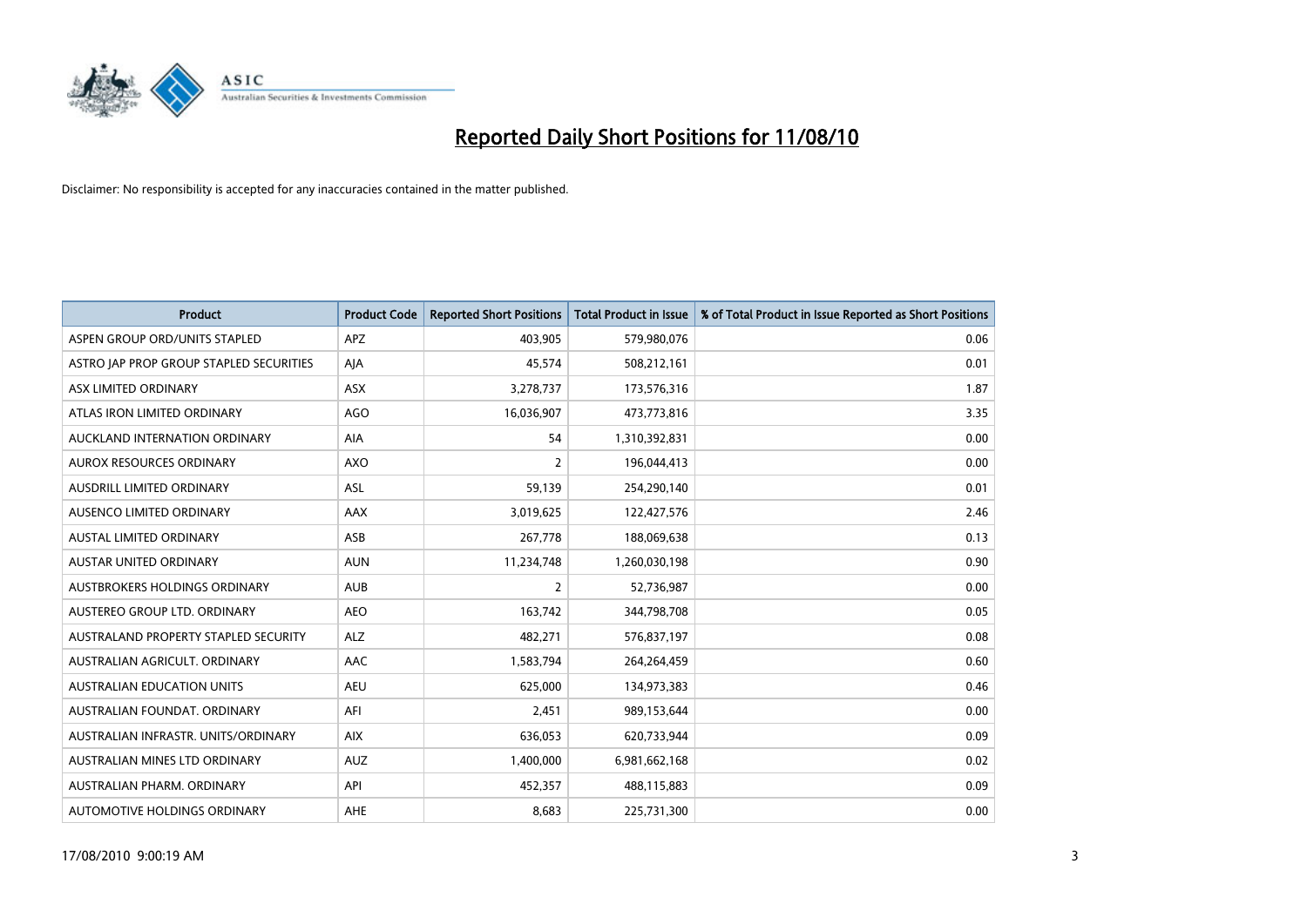

| <b>Product</b>                       | <b>Product Code</b> | <b>Reported Short Positions</b> | <b>Total Product in Issue</b> | % of Total Product in Issue Reported as Short Positions |
|--------------------------------------|---------------------|---------------------------------|-------------------------------|---------------------------------------------------------|
| AVEXA LIMITED ORDINARY               | <b>AVX</b>          | 243,657                         | 847,688,779                   | 0.03                                                    |
| AVOCA RESOURCES ORDINARY             | <b>AVO</b>          | 12,315,152                      | 290,892,011                   | 4.21                                                    |
| AWB LIMITED ORDINARY                 | AWB                 | 5,439,130                       | 817,304,356                   | 0.65                                                    |
| AWE LIMITED ORDINARY                 | <b>AWE</b>          | 1,168,373                       | 521,871,941                   | 0.22                                                    |
| AXA ASIA PACIFIC ORDINARY            | <b>AXA</b>          | 555,814                         | 2,067,095,545                 | 0.01                                                    |
| BANK OF QUEENSLAND. ORDINARY         | <b>BOQ</b>          | 328,483                         | 215,681,127                   | 0.15                                                    |
| <b>BANNERMAN RESOURCES ORDINARY</b>  | <b>BMN</b>          | 304,559                         | 201,710,934                   | 0.15                                                    |
| <b>BASS STRAIT OIL CO ORDINARY</b>   | <b>BAS</b>          | 1,482                           | 291,030,250                   | 0.00                                                    |
| <b>BATAVIA MINING ORDINARY</b>       | <b>BTV</b>          | 2,500                           | 153,032,145                   | 0.00                                                    |
| <b>BAUXITE RESOURCE LTD ORDINARY</b> | <b>BAU</b>          | 44,797                          | 234,379,896                   | 0.02                                                    |
| BEACH ENERGY LIMITED ORDINARY        | <b>BPT</b>          | 1,559,473                       | 1,092,548,972                 | 0.14                                                    |
| BENDIGO AND ADELAIDE ORDINARY        | <b>BEN</b>          | 3,541,196                       | 354,487,961                   | 0.98                                                    |
| BENDIGO MINING LTD ORDINARY          | <b>BDG</b>          | 5,683,385                       | 509,712,735                   | 1.11                                                    |
| BERKELEY RESOURCES ORDINARY          | <b>BKY</b>          | 6,924                           | 136,590,319                   | 0.00                                                    |
| <b>BHP BILLITON LIMITED ORDINARY</b> | <b>BHP</b>          | 22,489,254                      | 3,356,081,497                 | 0.63                                                    |
| <b>BILLABONG ORDINARY</b>            | <b>BBG</b>          | 7,373,252                       | 253,122,552                   | 2.92                                                    |
| <b>BIOTA HOLDINGS ORDINARY</b>       | <b>BTA</b>          | 1,446,784                       | 179,244,153                   | 0.82                                                    |
| <b>BISALLOY STEEL ORDINARY</b>       | <b>BIS</b>          | 84,480                          | 216,455,965                   | 0.04                                                    |
| BKI INVESTMENT LTD ORDINARY          | <b>BKI</b>          | 508                             | 418,566,158                   | 0.00                                                    |
| <b>BLACKTHORN RESOURCES ORDINARY</b> | <b>BTR</b>          | 35,848                          | 106,885,300                   | 0.03                                                    |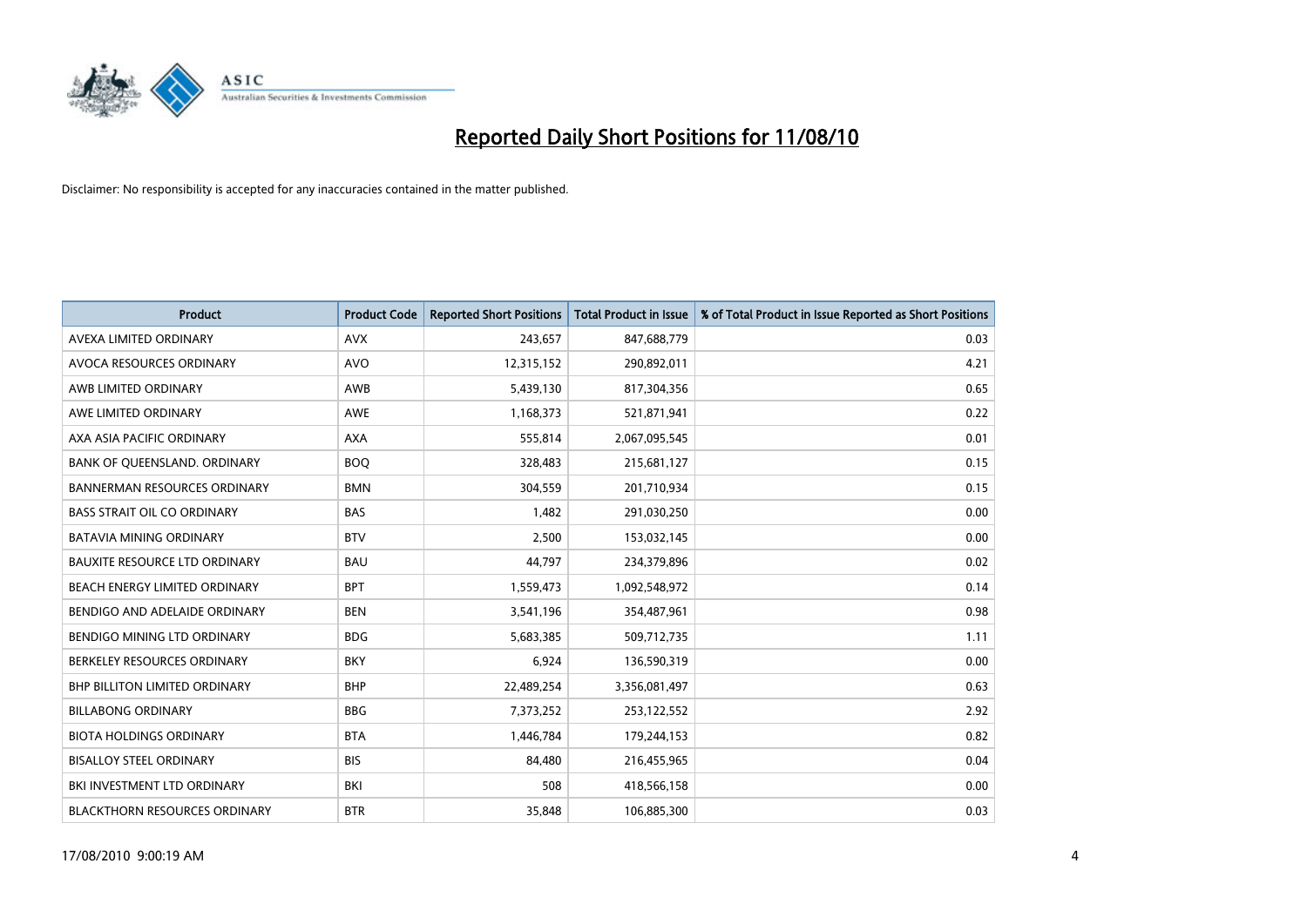

| <b>Product</b>                           | <b>Product Code</b> | <b>Reported Short Positions</b> | Total Product in Issue | % of Total Product in Issue Reported as Short Positions |
|------------------------------------------|---------------------|---------------------------------|------------------------|---------------------------------------------------------|
| <b>BLUESCOPE STEEL LTD ORDINARY</b>      | <b>BSL</b>          | 6,127,079                       | 1,823,322,017          | 0.32                                                    |
| <b>BOART LONGYEAR ORDINARY</b>           | <b>BLY</b>          | 3,171,514                       | 461,163,412            | 0.67                                                    |
| <b>BOOM LOGISTICS ORDINARY</b>           | <b>BOL</b>          | 337,999                         | 460,795,156            | 0.07                                                    |
| BORAL LIMITED. ORDINARY                  | <b>BLD</b>          | 17,944,388                      | 667,285,171            | 2.66                                                    |
| BOTSWANA METALS LTD ORDINARY             | <b>BML</b>          | 7.000                           | 106,087,760            | 0.01                                                    |
| <b>BOW ENERGY LIMITED ORDINARY</b>       | <b>BOW</b>          | 2,647,134                       | 280,607,187            | 0.94                                                    |
| <b>BRADKEN LIMITED ORDINARY</b>          | <b>BKN</b>          | 415,131                         | 138,747,494            | 0.29                                                    |
| <b>BRAMBLES LIMITED ORDINARY</b>         | <b>BXB</b>          | 7,815,787                       | 1,422,234,685          | 0.53                                                    |
| BRAVURA SOLUTIONS ORDINARY               | <b>BVA</b>          | 1,252,779                       | 648,127,461            | 0.19                                                    |
| <b>BREVILLE GROUP LTD ORDINARY</b>       | <b>BRG</b>          | 2.740                           | 129,515,322            | 0.00                                                    |
| <b>BRICKWORKS LIMITED ORDINARY</b>       | <b>BKW</b>          | 16,910                          | 147,235,904            | 0.01                                                    |
| <b>BROCKMAN RESOURCES ORDINARY</b>       | <b>BRM</b>          | 174,615                         | 141,588,151            | 0.12                                                    |
| BT INVESTMENT MNGMNT ORDINARY            | <b>BTT</b>          | 11.036                          | 160,000,000            | 0.01                                                    |
| <b>BUNNINGS WAREHOUSE ORDINARY UNITS</b> | <b>BWP</b>          | 470.131                         | 420,711,773            | 0.11                                                    |
| <b>BURU ENERGY ORDINARY</b>              | <b>BRU</b>          | 171,612                         | 182,769,813            | 0.09                                                    |
| CABCHARGE AUSTRALIA ORDINARY             | CAB                 | 1,734,324                       | 120,437,014            | 1.44                                                    |
| <b>CALTEX AUSTRALIA ORDINARY</b>         | <b>CTX</b>          | 7,448,693                       | 270,000,000            | 2.78                                                    |
| CAMPBELL BROTHERS ORDINARY               | <b>CPB</b>          | 401,495                         | 63,517,495             | 0.64                                                    |
| CAPE LAMBERT RES LTD ORDINARY            | <b>CFE</b>          | 268,386                         | 593,166,467            | 0.04                                                    |
| <b>CARBON ENERGY ORDINARY</b>            | <b>CNX</b>          | 445.550                         | 609.497.650            | 0.06                                                    |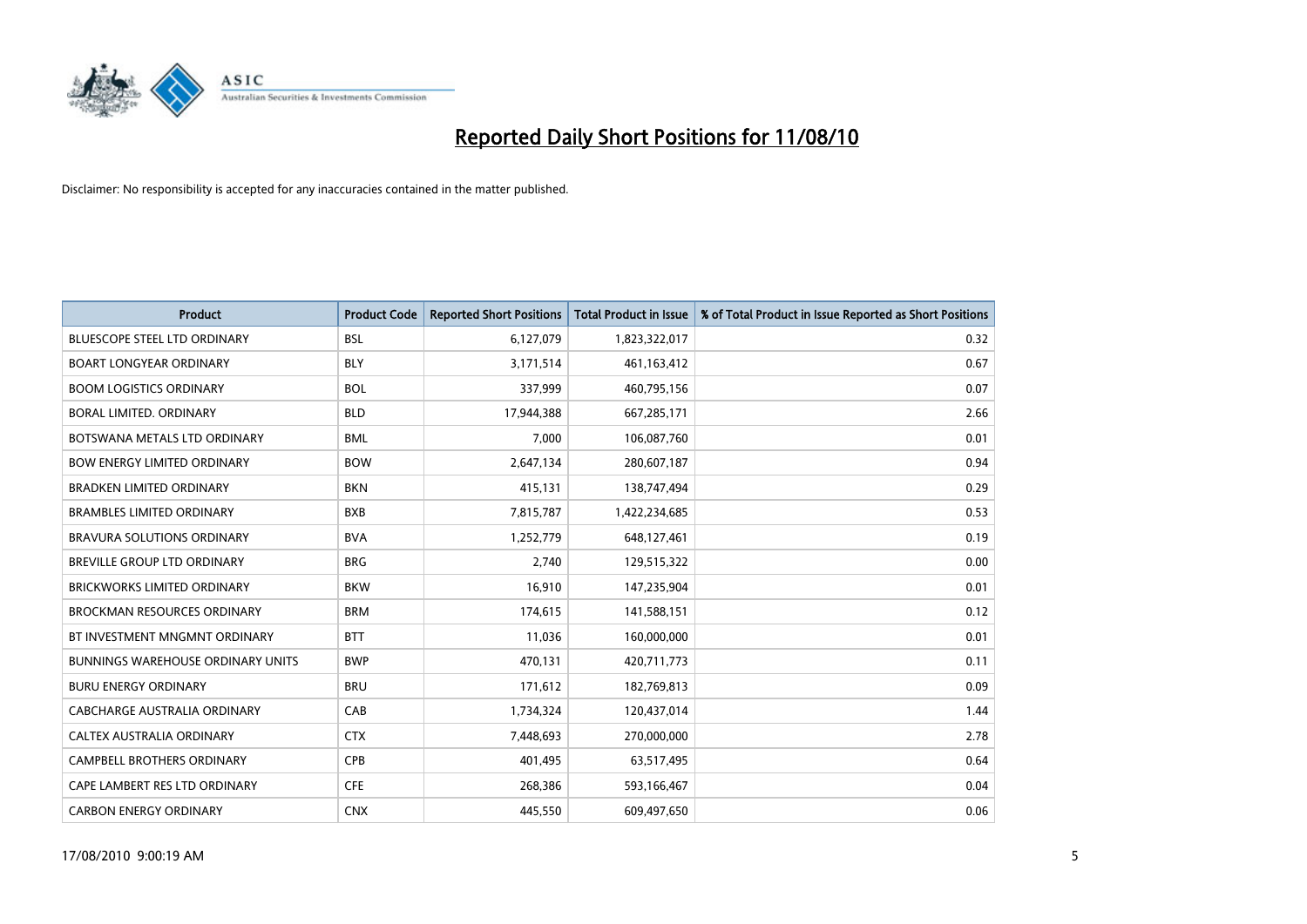

| <b>Product</b>                                | <b>Product Code</b> | <b>Reported Short Positions</b> | Total Product in Issue | % of Total Product in Issue Reported as Short Positions |
|-----------------------------------------------|---------------------|---------------------------------|------------------------|---------------------------------------------------------|
| <b>CARDNO LIMITED ORDINARY</b>                | CDD                 | 12,795                          | 90,510,461             | 0.01                                                    |
| CARNARVON PETROLEUM ORDINARY                  | <b>CVN</b>          | 939,268                         | 686,759,634            | 0.12                                                    |
| <b>CARNEGIE WAVE ENERGY ORDINARY</b>          | <b>CWE</b>          | 83,000                          | 565,237,627            | 0.01                                                    |
| CARPATHIAN RESOURCES ORDINARY                 | <b>CPN</b>          | 75,000                          | 265,533,501            | 0.03                                                    |
| CARPENTARIA EXP. LTD ORDINARY                 | CAP                 | 9,777                           | 93,821,301             | 0.01                                                    |
| CARSALES.COM LTD ORDINARY                     | <b>CRZ</b>          | 660,684                         | 232,490,800            | 0.28                                                    |
| CASH CONVERTERS ORD/DIV ACCESS                | CCV                 | 30,519                          | 379,761,025            | 0.00                                                    |
| <b>CASPIAN OIL &amp; GAS ORDINARY</b>         | <b>CIG</b>          | 50,000                          | 1,331,500,513          | 0.00                                                    |
| CATALPA RESOURCES ORDINARY                    | CAH                 | 83,220                          | 162,749,311            | 0.05                                                    |
| <b>CEC GROUP LIMITED ORDINARY</b>             | <b>CEG</b>          | 1,750                           | 79,662,662             | 0.00                                                    |
| CELLNET GROUP ORDINARY                        | <b>CLT</b>          | 1,342                           | 73,135,185             | 0.00                                                    |
| <b>CENTENNIAL COAL ORDINARY</b>               | <b>CEY</b>          | 12,104,698                      | 395,028,737            | 3.05                                                    |
| CENTRAL PETROLEUM ORDINARY                    | <b>CTP</b>          | 11,455                          | 907,291,115            | 0.00                                                    |
| <b>CENTRO PROPERTIES UNITS/ORD STAPLED</b>    | <b>CNP</b>          | 323,831                         | 972,414,514            | 0.03                                                    |
| <b>CENTRO RETAIL GROUP STAPLED SECURITIES</b> | <b>CER</b>          | 846,108                         | 2,286,399,424          | 0.04                                                    |
| CERAMIC FUEL CELLS ORDINARY                   | <b>CFU</b>          | 132,140                         | 1,029,873,280          | 0.02                                                    |
| <b>CFS RETAIL PROPERTY UNITS</b>              | <b>CFX</b>          | 65,824,651                      | 2,510,727,671          | 2.61                                                    |
| CHALLENGER DIV.PRO. STAPLED UNITS             | <b>CDI</b>          | 139,254                         | 913,426,007            | 0.01                                                    |
| CHALLENGER F.S.G.LTD ORDINARY                 | <b>CGF</b>          | 11,529,357                      | 499,473,232            | 2.30                                                    |
| <b>CHALLENGER INFRAST, STAPLED UNITS</b>      | <b>CIF</b>          | 38,420                          | 317,867,768            | 0.01                                                    |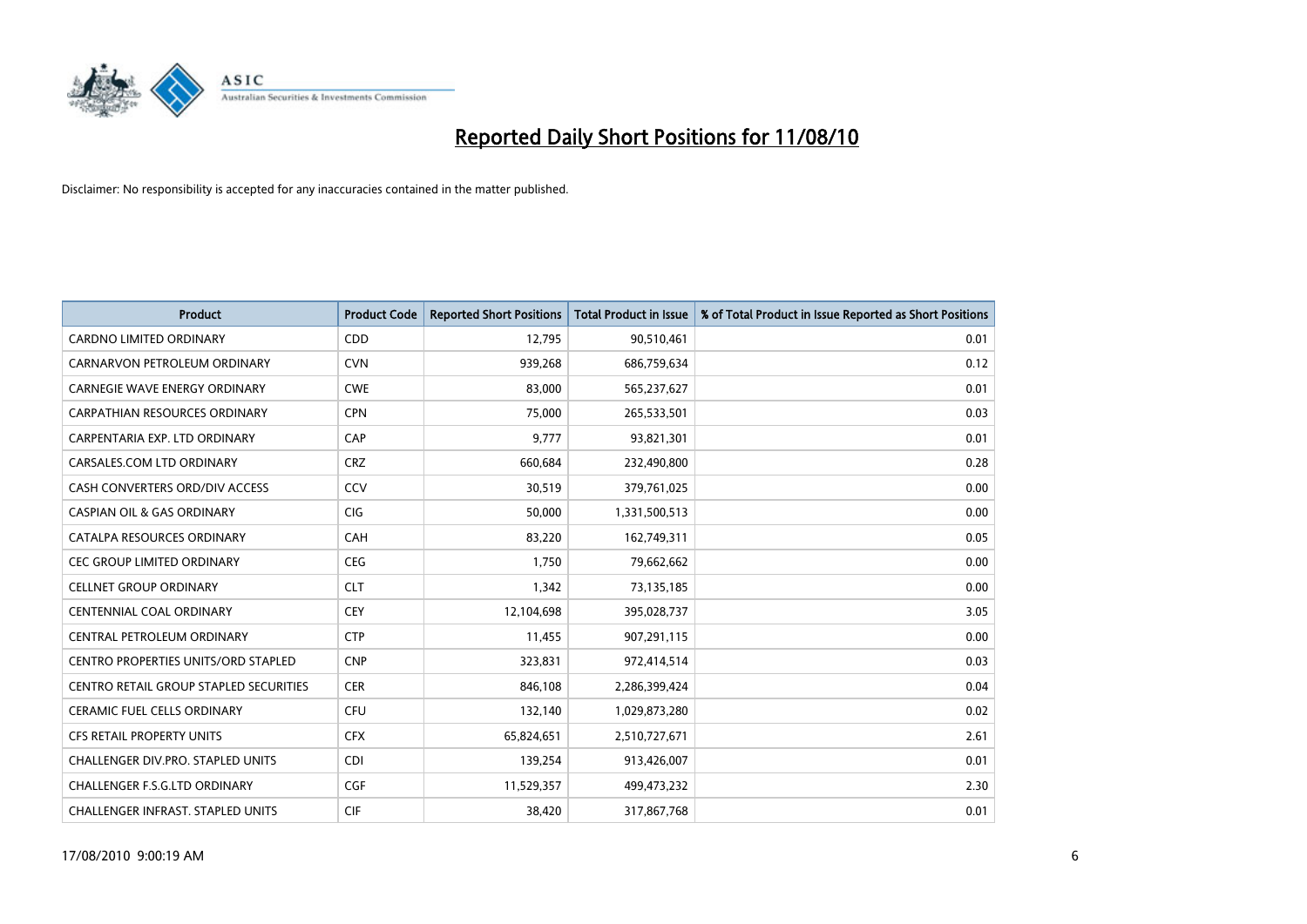

| <b>Product</b>                          | <b>Product Code</b> | <b>Reported Short Positions</b> | <b>Total Product in Issue</b> | % of Total Product in Issue Reported as Short Positions |
|-----------------------------------------|---------------------|---------------------------------|-------------------------------|---------------------------------------------------------|
| <b>CHANDLER MACLEOD LTD ORDINARY</b>    | <b>CMG</b>          | 11,970                          | 421,812,960                   | 0.00                                                    |
| CHARTER HALL GROUP STAPLED US PROHIBIT. | CHC                 | 1,012,031                       | 1,212,723,832                 | 0.07                                                    |
| <b>CHARTER HALL OFFICE UNIT</b>         | C <sub>O</sub> O    | 1,350,277                       | 4,872,354,215                 | 0.02                                                    |
| <b>CHARTER HALL RETAIL UNITS</b>        | <b>CQR</b>          | 3,116,734                       | 1,505,216,260                 | 0.20                                                    |
| CHEMGENEX PHARMACEUT ORDINARY           | <b>CXS</b>          | 221,509                         | 283,348,870                   | 0.08                                                    |
| CITADEL RESOURCE GRP ORDINARY           | CGG                 | 2,018,227                       | 2,367,091,408                 | 0.08                                                    |
| CITIGOLD CORP LTD ORDINARY              | <b>CTO</b>          | 2,198,696                       | 928,565,634                   | 0.24                                                    |
| CLINUVEL PHARMACEUT, ORDINARY           | <b>CUV</b>          | 41,277                          | 303,423,665                   | 0.01                                                    |
| <b>CLOUGH LIMITED ORDINARY</b>          | <b>CLO</b>          | 595,855                         | 768,776,269                   | 0.07                                                    |
| <b>COAL &amp; ALLIED ORDINARY</b>       | <b>CNA</b>          | 1,231                           | 86,584,735                    | 0.00                                                    |
| COAL OF AFRICA LTD ORDINARY             | <b>CZA</b>          | 331,854                         | 530,514,663                   | 0.07                                                    |
| COCA-COLA AMATIL ORDINARY               | <b>CCL</b>          | 3,317,343                       | 754,602,169                   | 0.43                                                    |
| COCHLEAR LIMITED ORDINARY               | <b>COH</b>          | 634,295                         | 56,543,401                    | 1.10                                                    |
| <b>COEUR D'ALENE MINES. CDI 1:1</b>     | <b>CXC</b>          | 1,710                           | 4,434,254                     | 0.04                                                    |
| <b>COFFEY INTERNATIONAL ORDINARY</b>    | COF                 | 22,349                          | 129,035,760                   | 0.01                                                    |
| COMMONWEALTH BANK, ORDINARY             | <b>CBA</b>          | 13,633,572                      | 1,548,777,374                 | 0.85                                                    |
| COMMONWEALTH PROP ORDINARY UNITS        | <b>CPA</b>          | 25,169,048                      | 2,012,803,230                 | 1.25                                                    |
| <b>COMPASS RESOURCES ORDINARY</b>       | <b>CMR</b>          | 101,480                         | 147,402,920                   | 0.07                                                    |
| <b>COMPUTERSHARE LTD ORDINARY</b>       | <b>CPU</b>          | 2,735,056                       | 555,664,059                   | 0.50                                                    |
| CONNECTEAST GROUP STAPLED               | CEU                 | 28,641,217                      | 3,940,145,951                 | 0.73                                                    |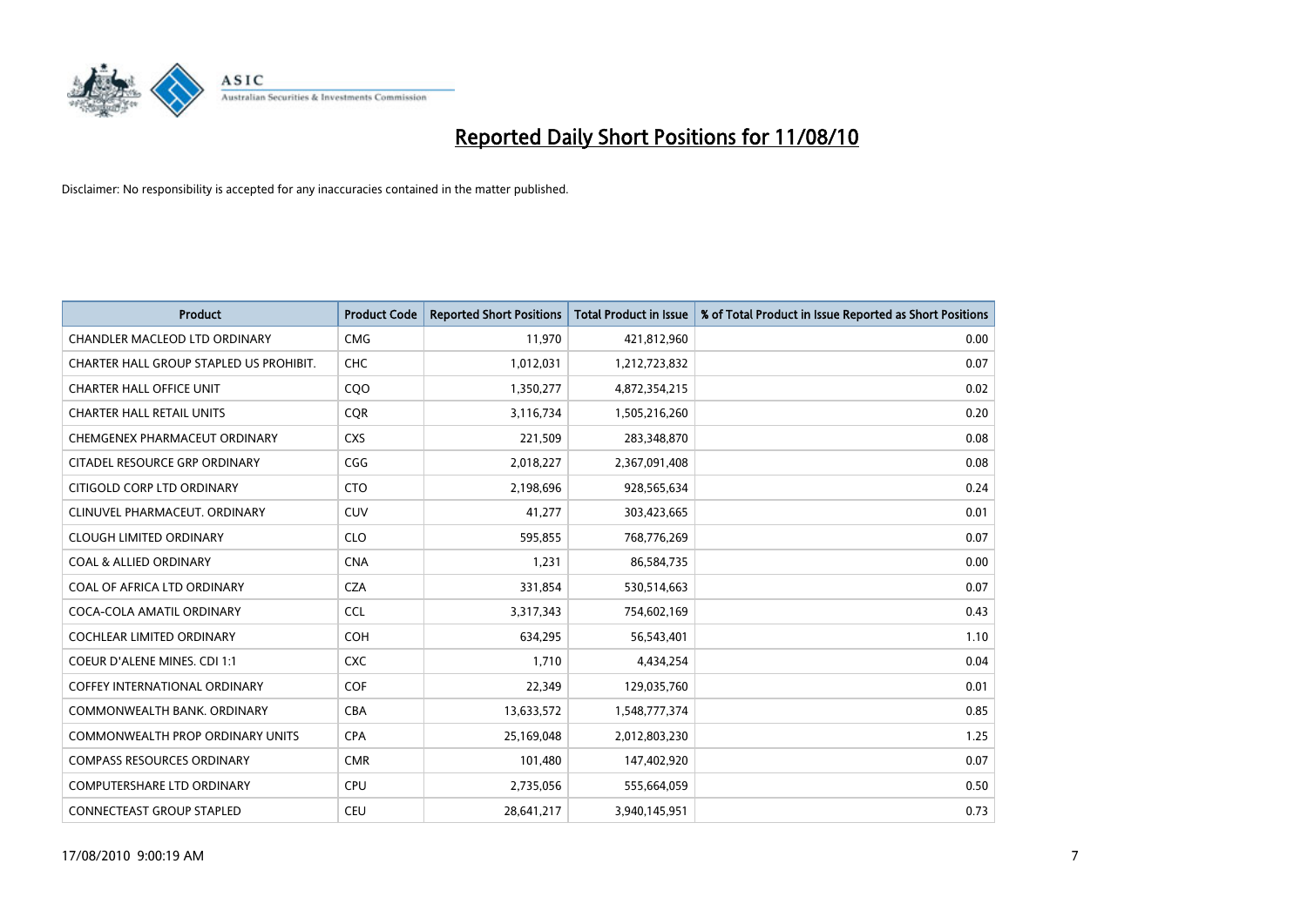

| <b>Product</b>                    | <b>Product Code</b> | <b>Reported Short Positions</b> | <b>Total Product in Issue</b> | % of Total Product in Issue Reported as Short Positions |
|-----------------------------------|---------------------|---------------------------------|-------------------------------|---------------------------------------------------------|
| <b>CONQUEST MINING ORDINARY</b>   | <b>CQT</b>          | 1,032,968                       | 353,151,103                   | 0.29                                                    |
| CONSOLIDATED MEDIA. ORDINARY      | <b>CMI</b>          | 4,544,696                       | 596,758,471                   | 0.77                                                    |
| <b>CONTANGO MICROCAP ORDINARY</b> | <b>CTN</b>          | 7,500                           | 150,088,688                   | 0.00                                                    |
| COOPER ENERGY LTD ORDINARY        | <b>COE</b>          | 14,860                          | 292,576,001                   | 0.01                                                    |
| <b>COPPER STRIKE LTD ORDINARY</b> | <b>CSE</b>          | 714                             | 116,455,571                   | 0.00                                                    |
| <b>CORPORATE EXPRESS ORDINARY</b> | <b>CXP</b>          | 148                             | 169,366,966                   | 0.00                                                    |
| <b>COUNT FINANCIAL ORDINARY</b>   | COU                 | 214                             | 258,835,269                   | 0.00                                                    |
| CRANE GROUP LIMITED ORDINARY      | <b>CRG</b>          | 2,548,905                       | 78,286,427                    | 3.24                                                    |
| CROMWELL GROUP STAPLED SECURITIES | <b>CMW</b>          | 109,615                         | 879,834,934                   | 0.01                                                    |
| <b>CROWN LIMITED ORDINARY</b>     | <b>CWN</b>          | 5,219,300                       | 753,555,290                   | 0.67                                                    |
| <b>CSG LIMITED ORDINARY</b>       | CSV                 | 84,887                          | 242,607,695                   | 0.03                                                    |
| <b>CSL LIMITED ORDINARY</b>       | <b>CSL</b>          | 13,351,370                      | 549,694,167                   | 2.42                                                    |
| <b>CSR LIMITED ORDINARY</b>       | <b>CSR</b>          | 10,296,773                      | 1,514,920,814                 | 0.67                                                    |
| <b>CUDECO LIMITED ORDINARY</b>    | CDU                 | 691,635                         | 136,065,740                   | 0.49                                                    |
| <b>CUSTOMERS LIMITED ORDINARY</b> | CUS                 | 51,251                          | 135,521,531                   | 0.04                                                    |
| DART ENERGY LTD ORDINARY          | <b>DTE</b>          | 1,191,596                       | 419,748,184                   | 0.28                                                    |
| DAVID JONES LIMITED ORDINARY      | <b>DJS</b>          | 17,200,206                      | 510,945,759                   | 3.37                                                    |
| DECMIL GROUP LIMITED ORDINARY     | <b>DCG</b>          | 17,397                          | 123,754,568                   | 0.01                                                    |
| DEEP YELLOW LIMITED ORDINARY      | <b>DYL</b>          | 44,018                          | 1,125,814,458                 | 0.00                                                    |
| DEVINE LIMITED ORDINARY           | <b>DVN</b>          | 1,000                           | 634,918,223                   | 0.00                                                    |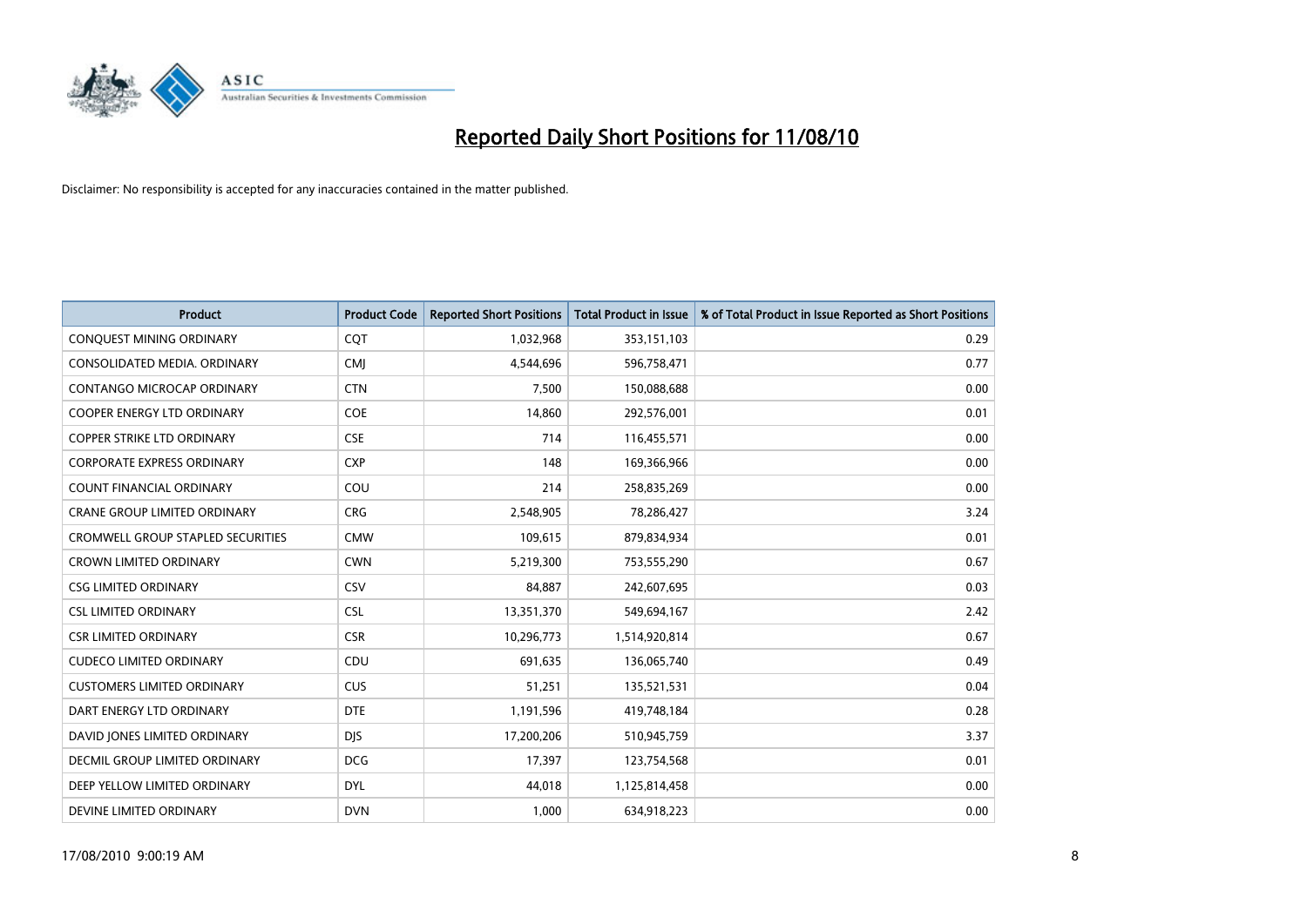

| <b>Product</b>                            | <b>Product Code</b> | <b>Reported Short Positions</b> | <b>Total Product in Issue</b> | % of Total Product in Issue Reported as Short Positions |
|-------------------------------------------|---------------------|---------------------------------|-------------------------------|---------------------------------------------------------|
| DEXUS PROPERTY GROUP STAPLED UNITS        | <b>DXS</b>          | 18,712,197                      | 4,820,821,799                 | 0.39                                                    |
| DISCOVERY METALS LTD ORDINARY             | <b>DML</b>          | 2,100                           | 302,202,585                   | 0.00                                                    |
| <b>DOMINION MINING ORDINARY</b>           | <b>DOM</b>          | 410,704                         | 103,327,059                   | 0.39                                                    |
| DOMINO PIZZA ENTERPR ORDINARY             | <b>DMP</b>          | 2                               | 68,280,174                    | 0.00                                                    |
| DOWNER EDI LIMITED ORDINARY               | <b>DOW</b>          | 2,266,349                       | 336,582,351                   | 0.66                                                    |
| DUET GROUP STAPLED US PROHIBIT.           | <b>DUE</b>          | 383,193                         | 870,559,400                   | 0.04                                                    |
| DULUXGROUP LIMITED ORDINARY               | <b>DLX</b>          | 820,711                         | 366,038,208                   | 0.21                                                    |
| <b>EASTERN STAR GAS ORDINARY</b>          | ESG                 | 10,526,960                      | 872,224,422                   | 1.20                                                    |
| EDT RETAIL TRUST UNITS                    | <b>EDT</b>          | 99,457                          | 4,700,290,868                 | 0.00                                                    |
| <b>ELDERS LIMITED ORDINARY</b>            | <b>ELD</b>          | 13,577,643                      | 448,598,480                   | 3.01                                                    |
| ELDORADO GOLD CORP CDI 1:1                | EAU                 | 52,038                          | 22,388,646                    | 0.23                                                    |
| ELIXIR PETROLEUM LTD ORDINARY             | <b>EXR</b>          | 324,400                         | 188,988,472                   | 0.17                                                    |
| <b>EMECO HOLDINGS ORDINARY</b>            | <b>EHL</b>          | 2,059,501                       | 631,237,586                   | 0.32                                                    |
| <b>ENERGY RESOURCES ORDINARY 'A'</b>      | <b>ERA</b>          | 345,000                         | 190,737,934                   | 0.16                                                    |
| <b>ENERGY WORLD CORPOR, ORDINARY</b>      | <b>EWC</b>          | 480,051                         | 1,561,166,672                 | 0.01                                                    |
| ENTEK ENERGY LTD ORDINARY                 | <b>ETE</b>          | 489,903                         | 225,192,535                   | 0.22                                                    |
| <b>ENTELLECT SOLUTIONS ORDINARY</b>       | <b>ESN</b>          | 464,050                         | 1,740,334,200                 | 0.03                                                    |
| <b>ENVESTRA LIMITED ORDINARY</b>          | <b>ENV</b>          | 867,045                         | 1,386,827,962                 | 0.05                                                    |
| EQUINOX MINERALS LTD CHESS DEPOSITARY INT | EON                 | 8,284,923                       | 707,734,878                   | 1.16                                                    |
| ETFS METALS. ETFS GOLD                    | GOLD                | 4.306                           | 4,713,502                     | 0.09                                                    |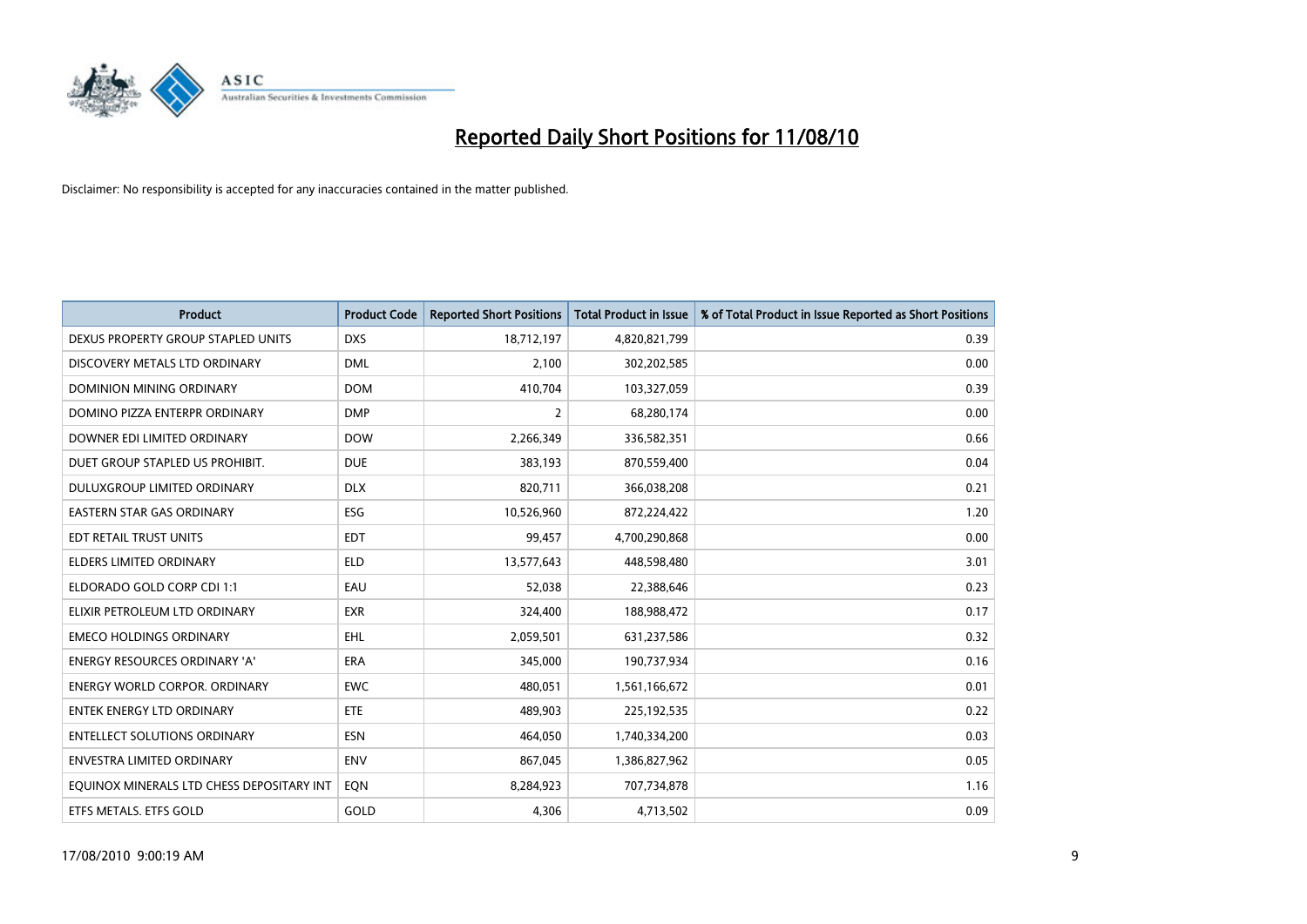

| <b>Product</b>                        | <b>Product Code</b> | <b>Reported Short Positions</b> | <b>Total Product in Issue</b> | % of Total Product in Issue Reported as Short Positions |
|---------------------------------------|---------------------|---------------------------------|-------------------------------|---------------------------------------------------------|
| <b>EVEREST FINANCIAL ORDINARY</b>     | EFG                 | 4,300                           | 251,442,316                   | 0.00                                                    |
| <b>EXTRACT RESOURCES ORDINARY</b>     | <b>EXT</b>          | 1,931,938                       | 243,252,298                   | 0.77                                                    |
| FAIRFAX MEDIA LTD ORDINARY            | <b>FXJ</b>          | 304,447,060                     | 2,351,955,725                 | 12.91                                                   |
| FANTASTIC HOLDINGS ORDINARY           | <b>FAN</b>          | 4,207                           | 102,669,351                   | 0.00                                                    |
| FERRAUS LIMITED ORDINARY              | <b>FRS</b>          | 370                             | 202,695,137                   | 0.00                                                    |
| FISHER & PAYKEL APP. ORDINARY         | <b>FPA</b>          | 9,183,023                       | 724,235,162                   | 1.27                                                    |
| FISHER & PAYKEL H. ORDINARY           | <b>FPH</b>          | 1,276,683                       | 517,418,502                   | 0.25                                                    |
| FKP PROPERTY GROUP STAPLED SECURITIES | <b>FKP</b>          | 5,237,791                       | 1,166,821,398                 | 0.44                                                    |
| FLEETWOOD CORP ORDINARY               | <b>FWD</b>          | 84,774                          | 53,967,182                    | 0.16                                                    |
| FLETCHER BUILDING ORDINARY            | <b>FBU</b>          | 351,379                         | 606,946,993                   | 0.05                                                    |
| FLEXIGROUP LIMITED ORDINARY           | <b>FXL</b>          | 50,997                          | 270,818,164                   | 0.02                                                    |
| <b>FLIGHT CENTRE ORDINARY</b>         | <b>FLT</b>          | 2,537,134                       | 99,782,560                    | 2.54                                                    |
| FLINDERS MINES LTD ORDINARY           | <b>FMS</b>          | 20,752,618                      | 1,820,149,571                 | 1.15                                                    |
| <b>FOCUS MINERALS LTD ORDINARY</b>    | <b>FML</b>          | 273,951                         | 2,865,543,210                 | 0.01                                                    |
| FORTE ENERGY NL ORDINARY              | <b>FTE</b>          | 2,658,986                       | 580,658,031                   | 0.46                                                    |
| FORTESCUE METALS GRP ORDINARY         | <b>FMG</b>          | 30,869,749                      | 3,107,365,095                 | 0.99                                                    |
| <b>FOSTER'S GROUP ORDINARY</b>        | FGL                 | 9,241,858                       | 1,930,432,682                 | 0.44                                                    |
| FTD CORPORATION ORDINARY              | <b>FTD</b>          | 8,088                           | 100,421,069                   | 0.01                                                    |
| <b>FUNTASTIC LIMITED ORDINARY</b>     | <b>FUN</b>          | 322,528                         | 340,997,682                   | 0.09                                                    |
| <b>G.U.D. HOLDINGS ORDINARY</b>       | <b>GUD</b>          | 206,566                         | 67,703,709                    | 0.29                                                    |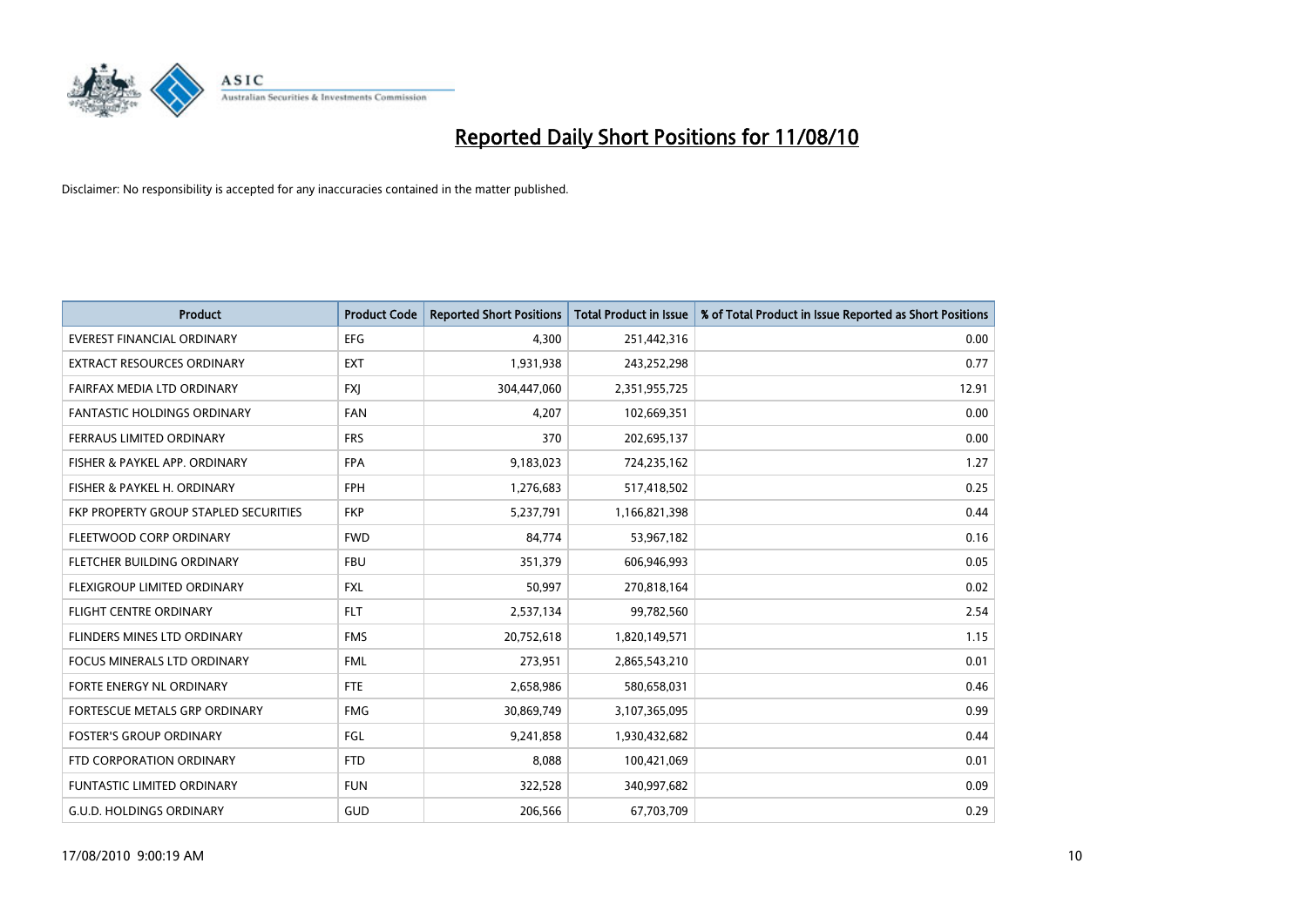

| <b>Product</b>                                   | <b>Product Code</b> | <b>Reported Short Positions</b> | <b>Total Product in Issue</b> | % of Total Product in Issue Reported as Short Positions |
|--------------------------------------------------|---------------------|---------------------------------|-------------------------------|---------------------------------------------------------|
| <b>GALAXY RESOURCES ORDINARY</b>                 | GXY                 | 92,345                          | 190,553,358                   | 0.04                                                    |
| <b>GEODYNAMICS LIMITED ORDINARY</b>              | GDY                 | 434.374                         | 292,840,219                   | 0.15                                                    |
| <b>GINDALBIE METALS LTD ORDINARY</b>             | GBG                 | 7,427,621                       | 849,478,099                   | 0.87                                                    |
| <b>GIRALIA RESOURCES NL ORDINARY</b>             | <b>GIR</b>          | 296,552                         | 178,325,170                   | 0.16                                                    |
| <b>GLOBAL MINING ORDINARY</b>                    | <b>GMI</b>          | 8,951                           | 199,725,607                   | 0.00                                                    |
| <b>GLOUCESTER COAL ORDINARY</b>                  | GCL                 | 279,860                         | 81,962,133                    | 0.35                                                    |
| <b>GME RESOURCES LTD ORDINARY</b>                | <b>GME</b>          | 800                             | 302,352,750                   | 0.00                                                    |
| <b>GOLDEN GATE PETROL ORDINARY</b>               | GGP                 | 11,538                          | 975,826,623                   | 0.00                                                    |
| <b>GOLDEN WEST RESOURCE ORDINARY</b>             | <b>GWR</b>          | 1,617                           | 164,606,127                   | 0.00                                                    |
| <b>GOODMAN FIELDER, ORDINARY</b>                 | <b>GFF</b>          | 2,794,952                       | 1,380,386,438                 | 0.22                                                    |
| <b>GOODMAN GROUP STAPLED US PROHIBIT.</b>        | <b>GMG</b>          | 7,919,086                       | 6,369,751,394                 | 0.12                                                    |
| <b>GPT GROUP STAPLED SEC.</b>                    | <b>GPT</b>          | 11,238,838                      | 1,855,529,431                 | 0.59                                                    |
| <b>GRAINCORP LIMITED A CLASS ORDINARY</b>        | <b>GNC</b>          | 2,128,361                       | 198,318,900                   | 1.06                                                    |
| <b>GRANGE RESOURCES, ORDINARY</b>                | <b>GRR</b>          | 1,498,958                       | 1,151,778,896                 | 0.13                                                    |
| <b>GREAT SOUTHERN LTD ORDINARY</b>               | <b>GTP</b>          | 4,908,484                       | 643,234,118                   | 0.76                                                    |
| <b>GREENLAND MIN EN LTD ORDINARY</b>             | GGG                 | 42,900                          | 249,905,308                   | 0.02                                                    |
| <b>GUINNESS PEAT GROUP. CHESS DEPOSITARY INT</b> | GPG                 | 55                              | 334,319,260                   | 0.00                                                    |
| <b>GUNNS LIMITED ORDINARY</b>                    | <b>GNS</b>          | 18,764,498                      | 806,734,892                   | 2.32                                                    |
| <b>GWA INTERNATIONAL ORDINARY</b>                | <b>GWT</b>          | 2,315,997                       | 301,102,514                   | 0.76                                                    |
| <b>HARVEY NORMAN ORDINARY</b>                    | <b>HVN</b>          | 31.648.446                      | 1,062,316,784                 | 2.99                                                    |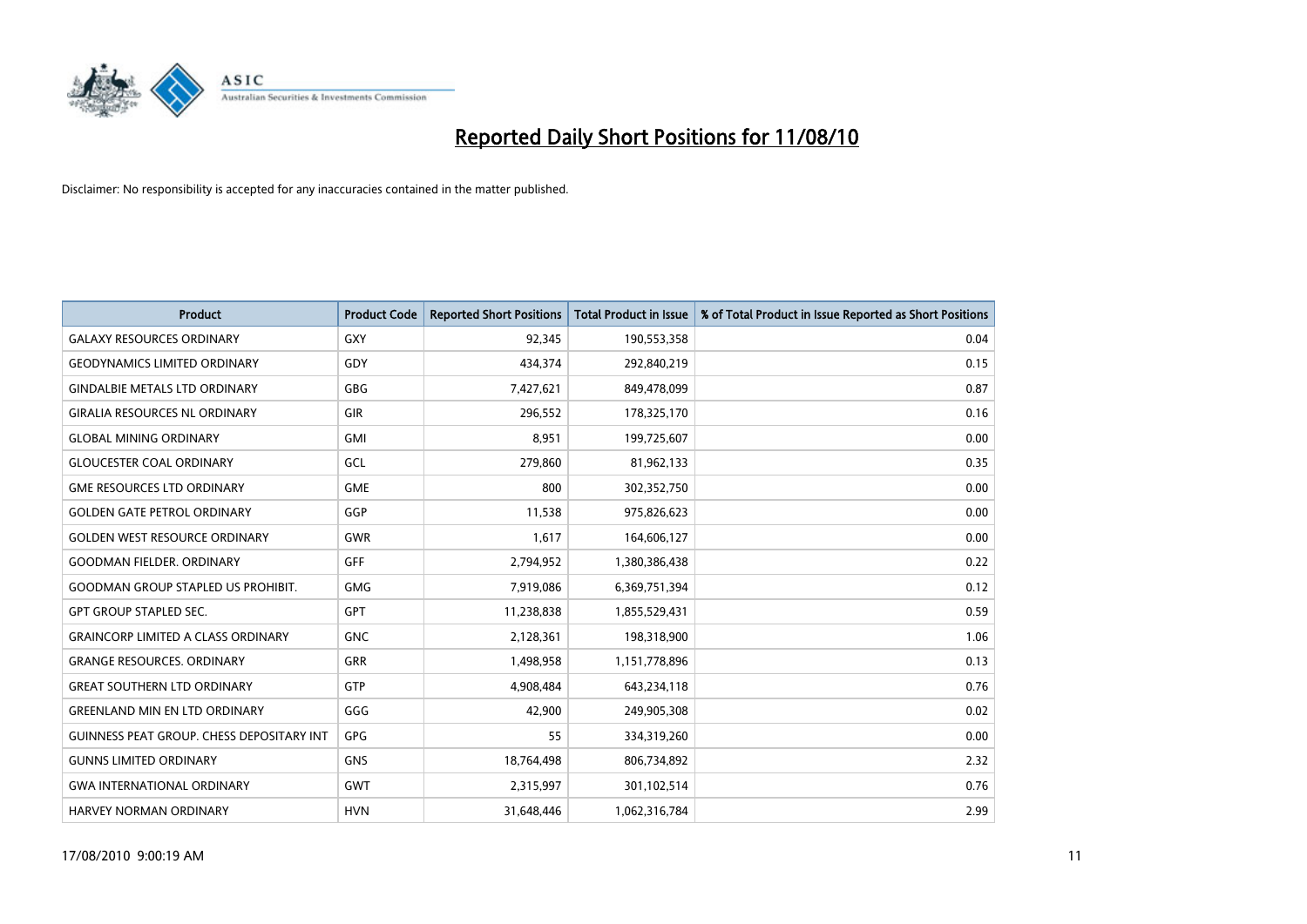

| <b>Product</b>                        | <b>Product Code</b> | <b>Reported Short Positions</b> | <b>Total Product in Issue</b> | % of Total Product in Issue Reported as Short Positions |
|---------------------------------------|---------------------|---------------------------------|-------------------------------|---------------------------------------------------------|
| HASTIE GROUP LIMITED ORDINARY         | <b>HST</b>          | 102,134                         | 239,716,924                   | 0.03                                                    |
| HASTINGS DIVERSIFIED STAPLED SECURITY | <b>HDF</b>          | 365,419                         | 513,336,482                   | 0.06                                                    |
| <b>HEALTHSCOPE LIMITED ORDINARY</b>   | <b>HSP</b>          | 1,401,507                       | 317,335,186                   | 0.44                                                    |
| <b>HEARTWARE INT INC CDI 35:1</b>     | <b>HIN</b>          | 272,008                         | 72,583,000                    | 0.37                                                    |
| <b>HENDERSON GROUP CDI 1:1</b>        | <b>HGG</b>          | 6,283,520                       | 566,751,863                   | 1.10                                                    |
| HFA HOLDINGS LIMITED ORDINARY         | <b>HFA</b>          | 1,827,439                       | 469,330,170                   | 0.38                                                    |
| <b>HIGHLANDS PACIFIC ORDINARY</b>     | HIG                 | 2,382,826                       | 669,062,148                   | 0.36                                                    |
| HILLS INDUSTRIES LTD ORDINARY         | <b>HIL</b>          | 2,557,157                       | 248,219,660                   | 1.03                                                    |
| HORIZON OIL LIMITED ORDINARY          | <b>HZN</b>          | 2,640,060                       | 1,126,621,515                 | 0.23                                                    |
| HUNNU COAL LIMITED ORDINARY           | <b>HUN</b>          | 3,818                           | 109,600,002                   | 0.00                                                    |
| <b>ICON ENERGY LIMITED ORDINARY</b>   | <b>ICN</b>          | 336,147                         | 439,801,394                   | 0.09                                                    |
| <b>IINET LIMITED ORDINARY</b>         | <b>IIN</b>          | 1,071,022                       | 151,898,119                   | 0.70                                                    |
| <b>ILUKA RESOURCES ORDINARY</b>       | <b>ILU</b>          | 8,811,568                       | 418,700,517                   | 2.10                                                    |
| IMF (AUSTRALIA) LTD ORDINARY          | <b>IMF</b>          | 383,317                         | 122,496,819                   | 0.31                                                    |
| <b>IMX RESOURCES LTD ORDINARY</b>     | <b>IXR</b>          | 20,000                          | 260,252,803                   | 0.01                                                    |
| <b>INCITEC PIVOT ORDINARY</b>         | IPL                 | 7,521,078                       | 1,628,730,107                 | 0.45                                                    |
| <b>INDAGO RESOURCES LTD ORDINARY</b>  | <b>IDG</b>          | 8,179                           | 99,499,536                    | 0.01                                                    |
| INDEPENDENCE GROUP ORDINARY           | <b>IGO</b>          | 175,636                         | 113,813,539                   | 0.15                                                    |
| <b>INDOPHIL RESOURCES ORDINARY</b>    | <b>IRN</b>          | 313,138                         | 423,428,803                   | 0.07                                                    |
| INDUSTREA LIMITED ORDINARY            | IDL                 | 1,341,407                       | 956,668,877                   | 0.13                                                    |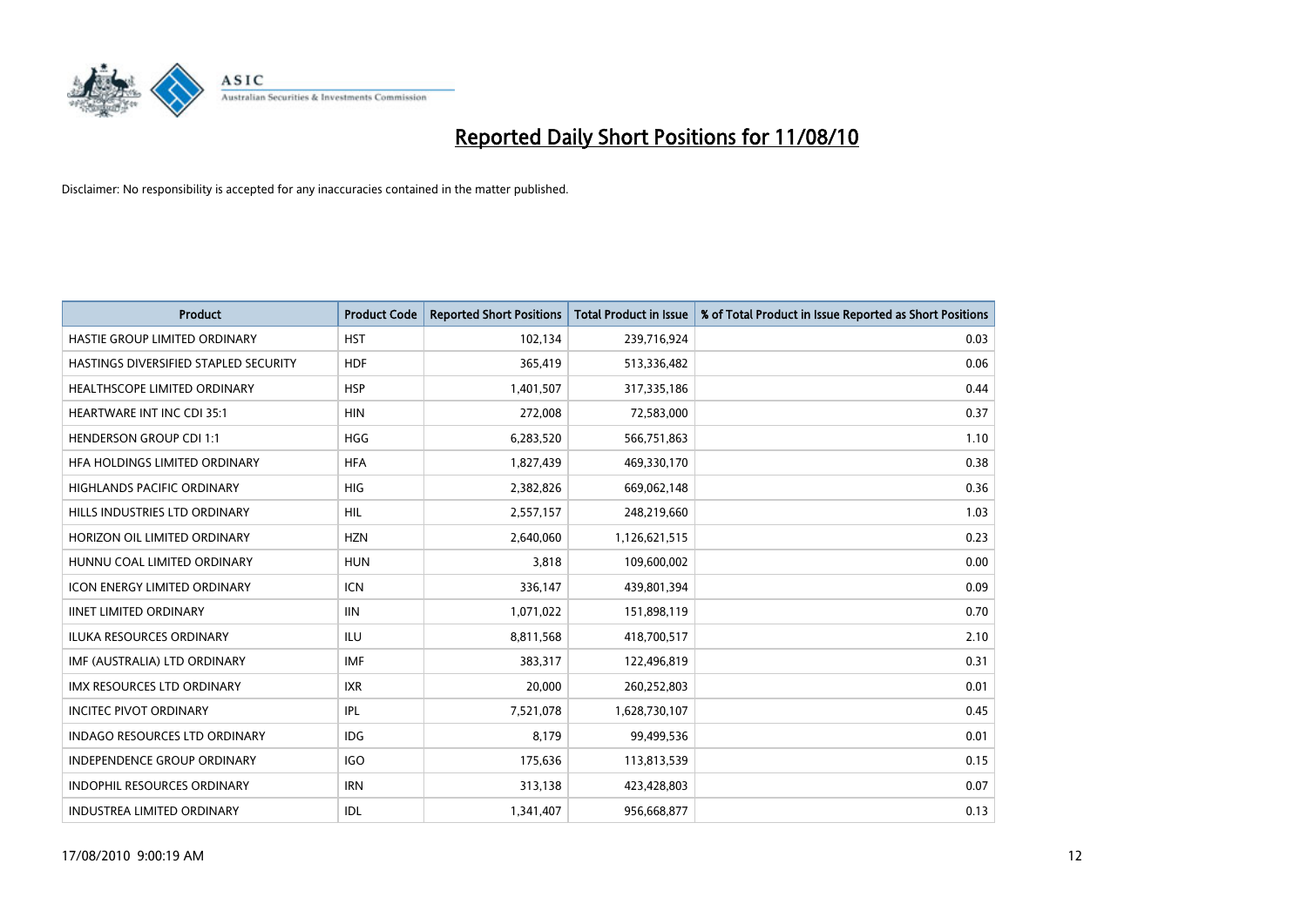

| <b>Product</b>                                  | <b>Product Code</b> | <b>Reported Short Positions</b> | <b>Total Product in Issue</b> | % of Total Product in Issue Reported as Short Positions |
|-------------------------------------------------|---------------------|---------------------------------|-------------------------------|---------------------------------------------------------|
| <b>INFIGEN ENERGY STAPLED SECURITIES</b>        | <b>IFN</b>          | 5,593,289                       | 760,374,428                   | 0.73                                                    |
| ING INDUSTRIAL FUND UNITS                       | <b>IIF</b>          | 8,030,853                       | 2,592,249,647                 | 0.29                                                    |
| ING OFFICE FUND STAPLED SECURITIES              | <b>IOF</b>          | 494,375                         | 2,729,071,212                 | 0.01                                                    |
| ING RE COM GROUP STAPLED SECURITIES             | <b>ILF</b>          | 9,075                           | 441,029,194                   | 0.00                                                    |
| <b>INSURANCE AUSTRALIA ORDINARY</b>             | IAG                 | 5,899,544                       | 2,078,994,021                 | 0.25                                                    |
| INTEGRA MINING LTD, ORDINARY                    | <b>IGR</b>          | 1,654,177                       | 755,792,394                   | 0.21                                                    |
| <b>INTOLL GROUP STAPLED SECURITIES</b>          | <b>ITO</b>          | 1,196,600                       | 2,261,732,048                 | 0.05                                                    |
| <b>INTREPID MINES ORDINARY</b>                  | <b>IAU</b>          | 294,031                         | 429,946,319                   | 0.06                                                    |
| <b>INVOCARE LIMITED ORDINARY</b>                | <b>IVC</b>          | 1,059,523                       | 102,069,091                   | 1.03                                                    |
| ION LIMITED ORDINARY                            | <b>ION</b>          | 164,453                         | 256,365,105                   | 0.06                                                    |
| <b>IOOF HOLDINGS LTD ORDINARY</b>               | IFL.                | 1,587,904                       | 229,794,395                   | 0.67                                                    |
| <b>IRESS MARKET TECH. ORDINARY</b>              | <b>IRE</b>          | 1,178,079                       | 126,018,142                   | 0.93                                                    |
| <b>IRON ORE HOLDINGS ORDINARY</b>               | <b>IOH</b>          | 46.361                          | 135,374,850                   | 0.03                                                    |
| <b>ISHARES MSCI EAFE CDI 1:1</b>                | <b>IVE</b>          | 78,119                          | 590,400,000                   | 0.01                                                    |
| ISHARES MSCI EM MKTS CDI 1:1                    | <b>IEM</b>          | 22,167                          | 425,700,000                   | 0.01                                                    |
| <b>ISOFT GROUP LIMITED ORDINARY</b>             | <b>ISF</b>          | 13,992,786                      | 1,050,497,291                 | 1.32                                                    |
| <b>IVANHOE AUSTRALIA ORDINARY</b>               | <b>IVA</b>          | 317,182                         | 321,055,953                   | 0.10                                                    |
| <b>JABIRU METALS LTD ORDINARY</b>               | <b>IML</b>          | 490,181                         | 552,619,180                   | 0.08                                                    |
| <b>IAMES HARDIE INDUST CHESS DEPOSITARY INT</b> | <b>IHX</b>          | 14,510,440                      | 435,438,790                   | 3.32                                                    |
| <b>IAMESON RESOURCES ORDINARY</b>               | <b>JAL</b>          | 1,600,000                       | 63,885,910                    | 2.50                                                    |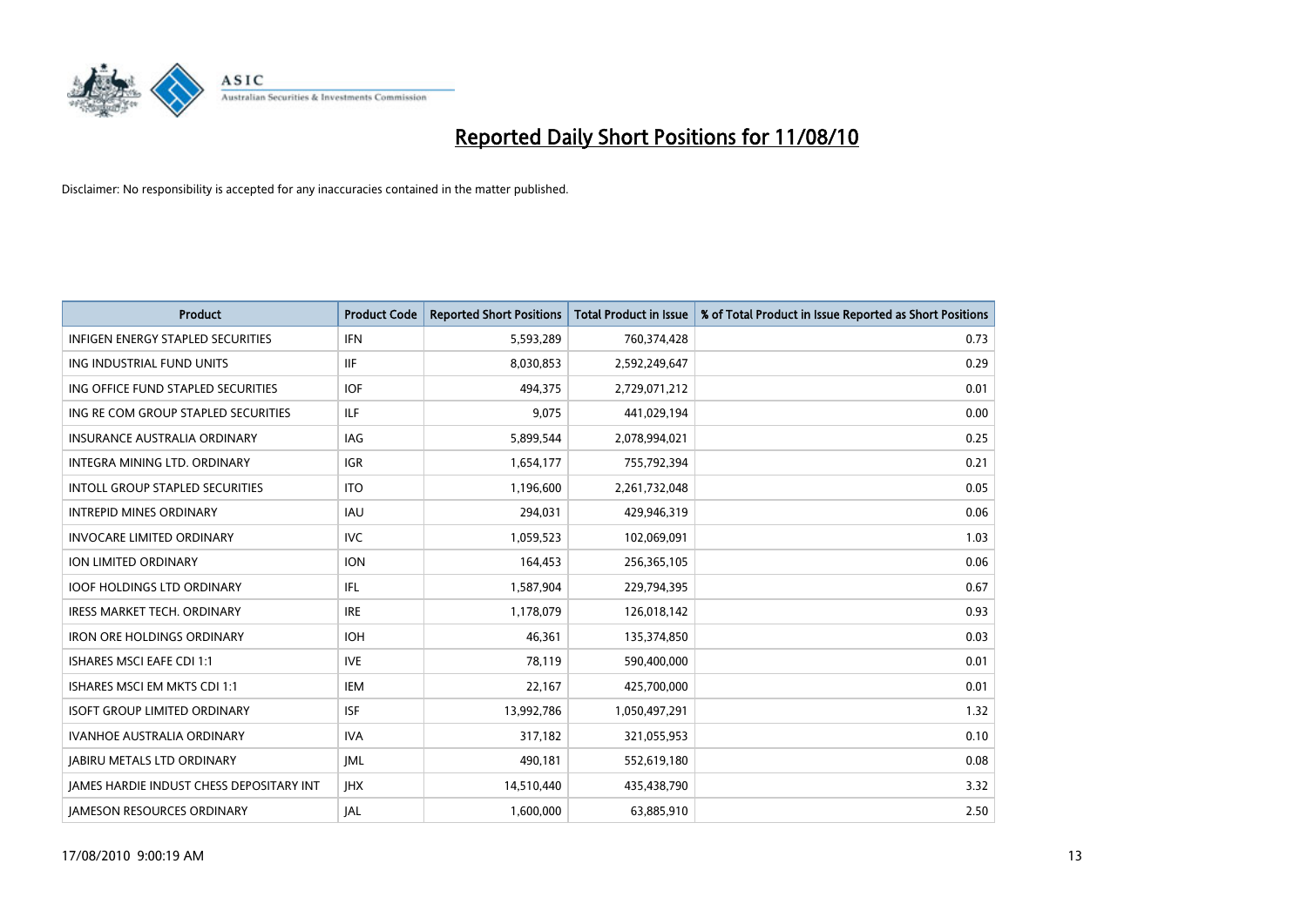

| <b>Product</b>                        | <b>Product Code</b> | <b>Reported Short Positions</b> | <b>Total Product in Issue</b> | % of Total Product in Issue Reported as Short Positions |
|---------------------------------------|---------------------|---------------------------------|-------------------------------|---------------------------------------------------------|
| <b>JB HI-FI LIMITED ORDINARY</b>      | <b>IBH</b>          | 4,405,055                       | 108,344,987                   | 4.04                                                    |
| KAGARA LTD ORDINARY                   | KZL                 | 5,186,626                       | 674,489,717                   | 0.76                                                    |
| KAROON GAS AUSTRALIA ORDINARY         | <b>KAR</b>          | 176,490                         | 177,546,198                   | 0.09                                                    |
| KATHMANDU HOLD LTD ORDINARY           | <b>KMD</b>          | 109,980                         | 200,000,000                   | 0.06                                                    |
| <b>KEYBRIDGE CAPITAL ORDINARY</b>     | <b>KBC</b>          | 5,999                           | 172,070,564                   | 0.00                                                    |
| KIMBERLEY METALS LTD ORDINARY         | <b>KBL</b>          | 2,609                           | 94,490,816                    | 0.00                                                    |
| KINGSGATE CONSOLID. ORDINARY          | <b>KCN</b>          | 368,575                         | 100,725,449                   | 0.35                                                    |
| LEIGHTON HOLDINGS ORDINARY            | LEI                 | 2,469,752                       | 300,692,299                   | 0.79                                                    |
| LEND LEASE GROUP UNIT/ORD STAPLED     | LLC                 | 447,384                         | 565,558,754                   | 0.07                                                    |
| LIHIR GOLD LIMITED. ORDINARY          | LGL                 | 11,601,879                      | 2,368,729,935                 | 0.49                                                    |
| LINC ENERGY LTD ORDINARY              | <b>LNC</b>          | 1,327,617                       | 494,652,399                   | 0.26                                                    |
| LYNAS CORPORATION ORDINARY            | <b>LYC</b>          | 10,458,793                      | 1,655,499,093                 | 0.61                                                    |
| MAC SERVICES (THE) ORDINARY           | <b>MSL</b>          | 26,649                          | 165,966,692                   | 0.01                                                    |
| MACARTHUR COAL ORDINARY               | <b>MCC</b>          | 748,054                         | 254,333,109                   | 0.29                                                    |
| <b>MACMAHON HOLDINGS ORDINARY</b>     | <b>MAH</b>          | 7,036,111                       | 733,711,705                   | 0.94                                                    |
| MACO ATLAS ROADS GRP ORDINARY STAPLED | <b>MOA</b>          | 3,154,609                       | 452,345,907                   | 0.70                                                    |
| MACQUARIE GROUP LTD ORDINARY          | <b>MQG</b>          | 5,071,531                       | 345,489,546                   | 1.45                                                    |
| <b>MANTRA RESOURCES ORDINARY</b>      | <b>MRU</b>          | 44,235                          | 130,229,188                   | 0.03                                                    |
| MAP GROUP STAPLED US PROHIBIT.        | <b>MAP</b>          | 6,261,099                       | 1,861,210,782                 | 0.33                                                    |
| <b>MARION ENERGY ORDINARY</b>         | <b>MAE</b>          | 374,994                         | 429,822,043                   | 0.09                                                    |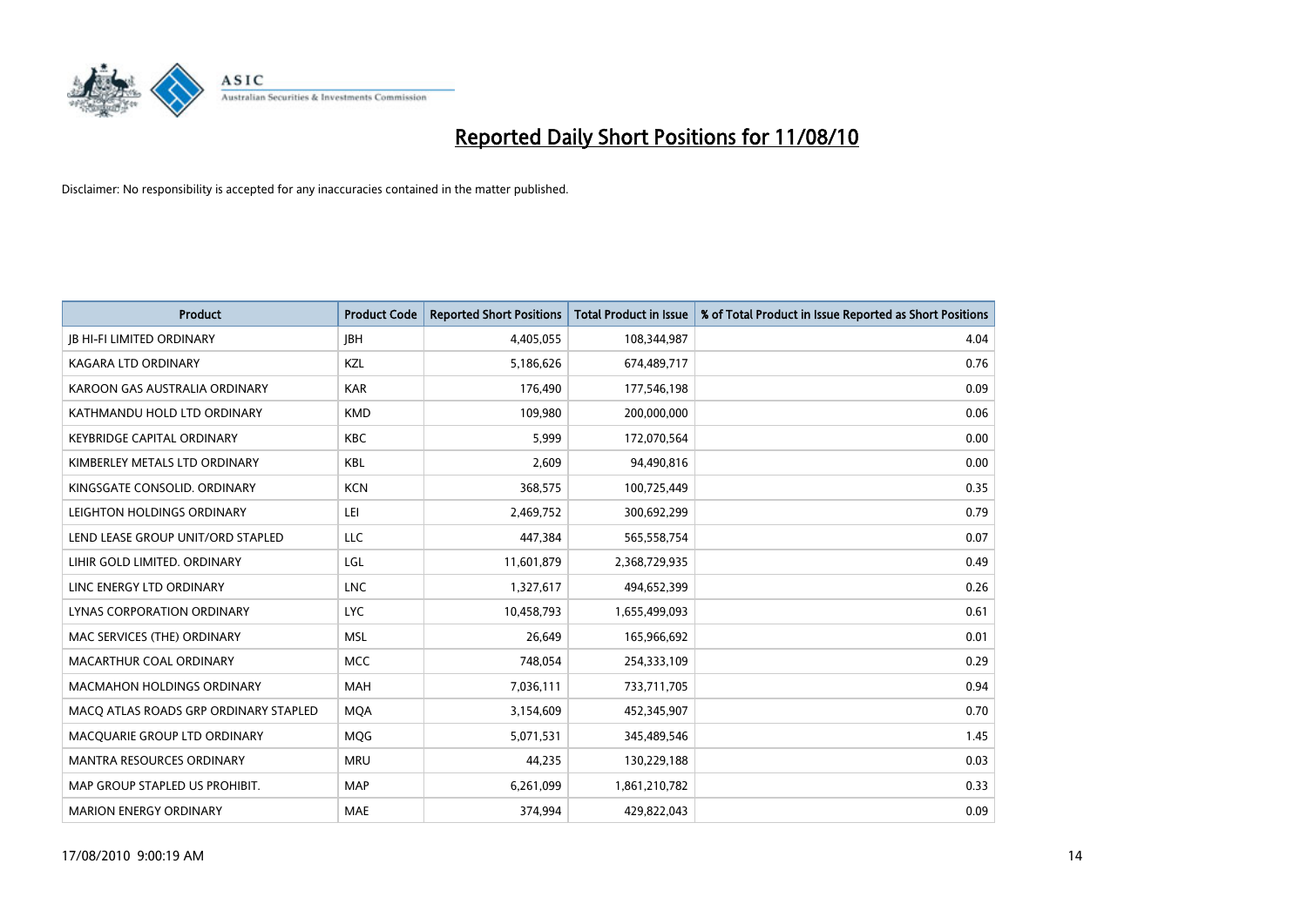

| <b>Product</b>                  | <b>Product Code</b> | <b>Reported Short Positions</b> | <b>Total Product in Issue</b> | % of Total Product in Issue Reported as Short Positions |
|---------------------------------|---------------------|---------------------------------|-------------------------------|---------------------------------------------------------|
| <b>MCPHERSON'S LTD ORDINARY</b> | <b>MCP</b>          | 8,228                           | 71,651,758                    | 0.01                                                    |
| MEDUSA MINING LTD ORDINARY      | <b>MML</b>          | 46,918                          | 187,584,911                   | 0.01                                                    |
| MELBOURNE IT LIMITED ORDINARY   | <b>MLB</b>          | 169,967                         | 79,569,967                    | 0.22                                                    |
| MEO AUSTRALIA LTD ORDINARY      | <b>MEO</b>          | 174,459                         | 477,220,955                   | 0.03                                                    |
| <b>MERMAID MARINE ORDINARY</b>  | <b>MRM</b>          | 277,540                         | 186,884,825                   | 0.14                                                    |
| METALS X LIMITED ORDINARY       | <b>MLX</b>          | 326,940                         | 1,365,661,782                 | 0.03                                                    |
| METCASH LIMITED ORDINARY        | <b>MTS</b>          | 17,594,092                      | 767,055,221                   | 2.28                                                    |
| METGASCO LIMITED ORDINARY       | <b>MEL</b>          | 235,435                         | 249,006,674                   | 0.09                                                    |
| MICLYN EXP OFFSHR ORDINARY      | <b>MIO</b>          | 199,999                         | 271,700,000                   | 0.07                                                    |
| MINARA RESOURCES ORDINARY       | <b>MRE</b>          | 2,470,138                       | 1,167,783,517                 | 0.21                                                    |
| MINCOR RESOURCES NL ORDINARY    | <b>MCR</b>          | 1,359,496                       | 200,184,686                   | 0.67                                                    |
| MINERAL DEPOSITS ORDINARY       | <b>MDL</b>          | 1,106,679                       | 580,576,525                   | 0.18                                                    |
| MINERAL RESOURCES. ORDINARY     | <b>MIN</b>          | 424,428                         | 166,853,768                   | 0.25                                                    |
| MIRABELA NICKEL LTD ORDINARY    | <b>MBN</b>          | 7,426,780                       | 367, 162, 725                 | 1.99                                                    |
| MIRVAC GROUP STAPLED SECURITIES | <b>MGR</b>          | 1,842,129                       | 3,415,314,823                 | 0.06                                                    |
| MITCHELL COMMUNITCA. ORDINARY   | <b>MCU</b>          | 16,057                          | 301,761,208                   | 0.01                                                    |
| MOLOPO ENERGY LTD ORDINARY      | <b>MPO</b>          | 235,499                         | 250,822,584                   | 0.10                                                    |
| MOLY MINES LIMITED ORDINARY     | <b>MOL</b>          | 59,208                          | 363,916,323                   | 0.02                                                    |
| MONADELPHOUS GROUP ORDINARY     | <b>MND</b>          | 1,241,172                       | 86,459,327                    | 1.42                                                    |
| MOSAIC OIL NL ORDINARY          | <b>MOS</b>          | 41,742                          | 821,710,775                   | 0.01                                                    |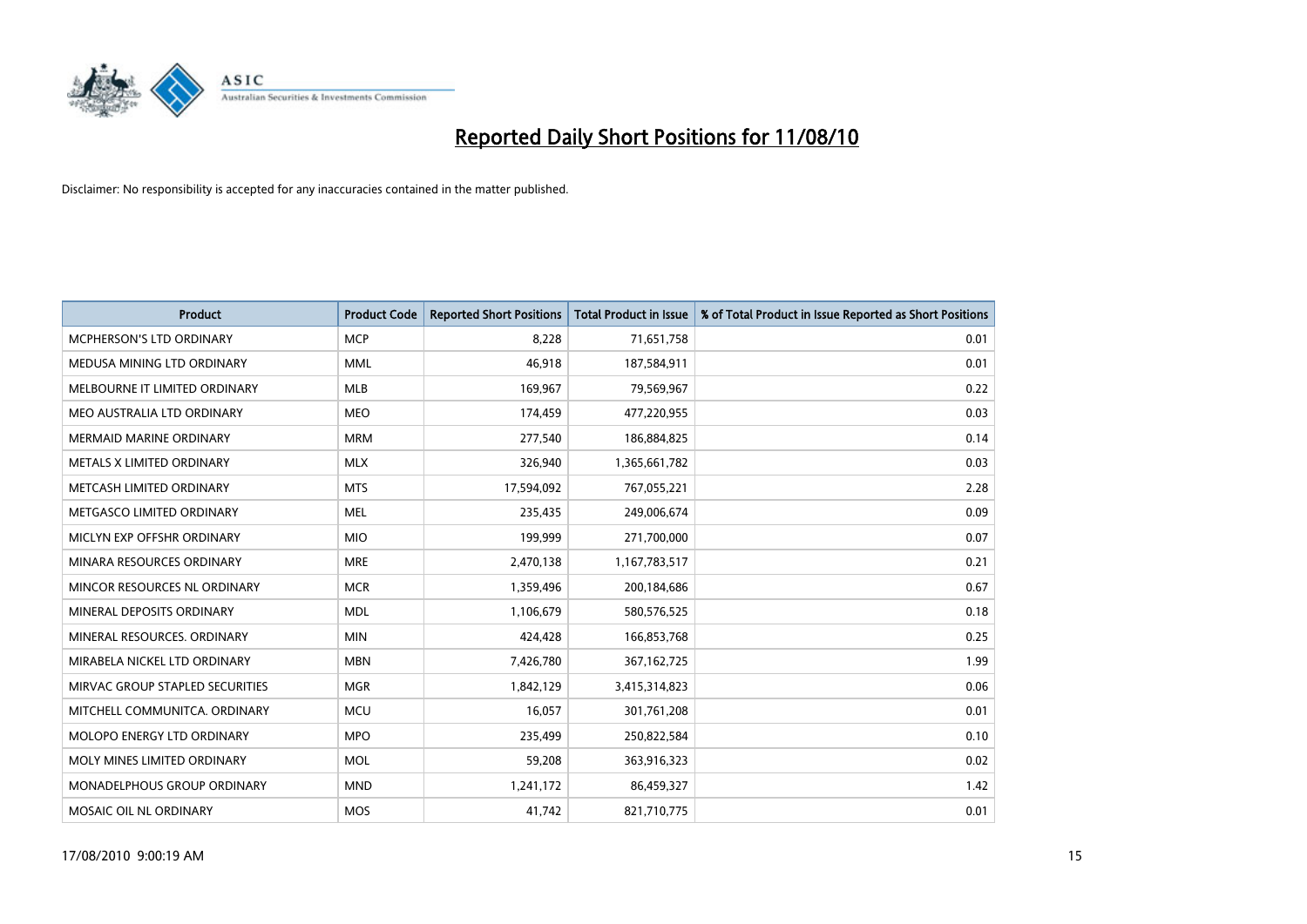

| <b>Product</b>                    | <b>Product Code</b> | <b>Reported Short Positions</b> | <b>Total Product in Issue</b> | % of Total Product in Issue Reported as Short Positions |
|-----------------------------------|---------------------|---------------------------------|-------------------------------|---------------------------------------------------------|
| <b>MOUNT GIBSON IRON ORDINARY</b> | <b>MGX</b>          | 1,982,796                       | 1,079,570,693                 | 0.19                                                    |
| MURCHISON METALS LTD ORDINARY     | <b>MMX</b>          | 3,267,546                       | 435,384,268                   | 0.73                                                    |
| <b>MYER HOLDINGS LTD ORDINARY</b> | <b>MYR</b>          | 11,253,243                      | 581,517,884                   | 1.93                                                    |
| <b>MYSTATE LIMITED ORDINARY</b>   | <b>MYS</b>          | 1,400                           | 67,411,055                    | 0.00                                                    |
| NATIONAL AUST. BANK ORDINARY      | <b>NAB</b>          | 8,740,261                       | 2,133,245,479                 | 0.40                                                    |
| NATURAL FUEL LIMITED ORDINARY     | <b>NFL</b>          |                                 | 506,612,127                   | 0.00                                                    |
| NAVITAS LIMITED ORDINARY          | <b>NVT</b>          | 767,762                         | 342,361,526                   | 0.21                                                    |
| NEPTUNE MARINE ORDINARY           | <b>NMS</b>          | 949,411                         | 429,842,672                   | 0.21                                                    |
| NEW HOPE CORPORATION ORDINARY     | <b>NHC</b>          | 334,838                         | 827,730,549                   | 0.04                                                    |
| NEWCREST MINING ORDINARY          | <b>NCM</b>          | 31,573,499                      | 483,499,363                   | 6.55                                                    |
| NEWS CORP A NON-VOTING CDI        | <b>NWSLV</b>        | 514,079                         | 1,824,472,286                 | 0.02                                                    |
| NEWS CORP B VOTING CDI            | <b>NWS</b>          | 7,657,818                       | 798,520,953                   | 0.95                                                    |
| NEXBIS LIMITED ORDINARY           | <b>NBS</b>          | 63,733                          | 498,972,940                   | 0.01                                                    |
| NEXUS ENERGY LIMITED ORDINARY     | <b>NXS</b>          | 4,935,969                       | 988,257,304                   | 0.48                                                    |
| NIB HOLDINGS LIMITED ORDINARY     | <b>NHF</b>          | 348.124                         | 495,431,427                   | 0.07                                                    |
| NICK SCALI LIMITED ORDINARY       | <b>NCK</b>          | 35,846                          | 81,000,000                    | 0.04                                                    |
| NIDO PETROLEUM ORDINARY           | <b>NDO</b>          | 253,463                         | 1,080,658,378                 | 0.02                                                    |
| NKWE PLATINUM 10C US COMMON       | <b>NKP</b>          | 55,766                          | 559,451,184                   | 0.01                                                    |
| NORTHERN CREST ORDINARY           | <b>NOC</b>          | 9,097                           | 116,074,781                   | 0.01                                                    |
| NORTHERN IRON LTD ORDINARY        | <b>NFE</b>          | 705,759                         | 292,204,786                   | 0.23                                                    |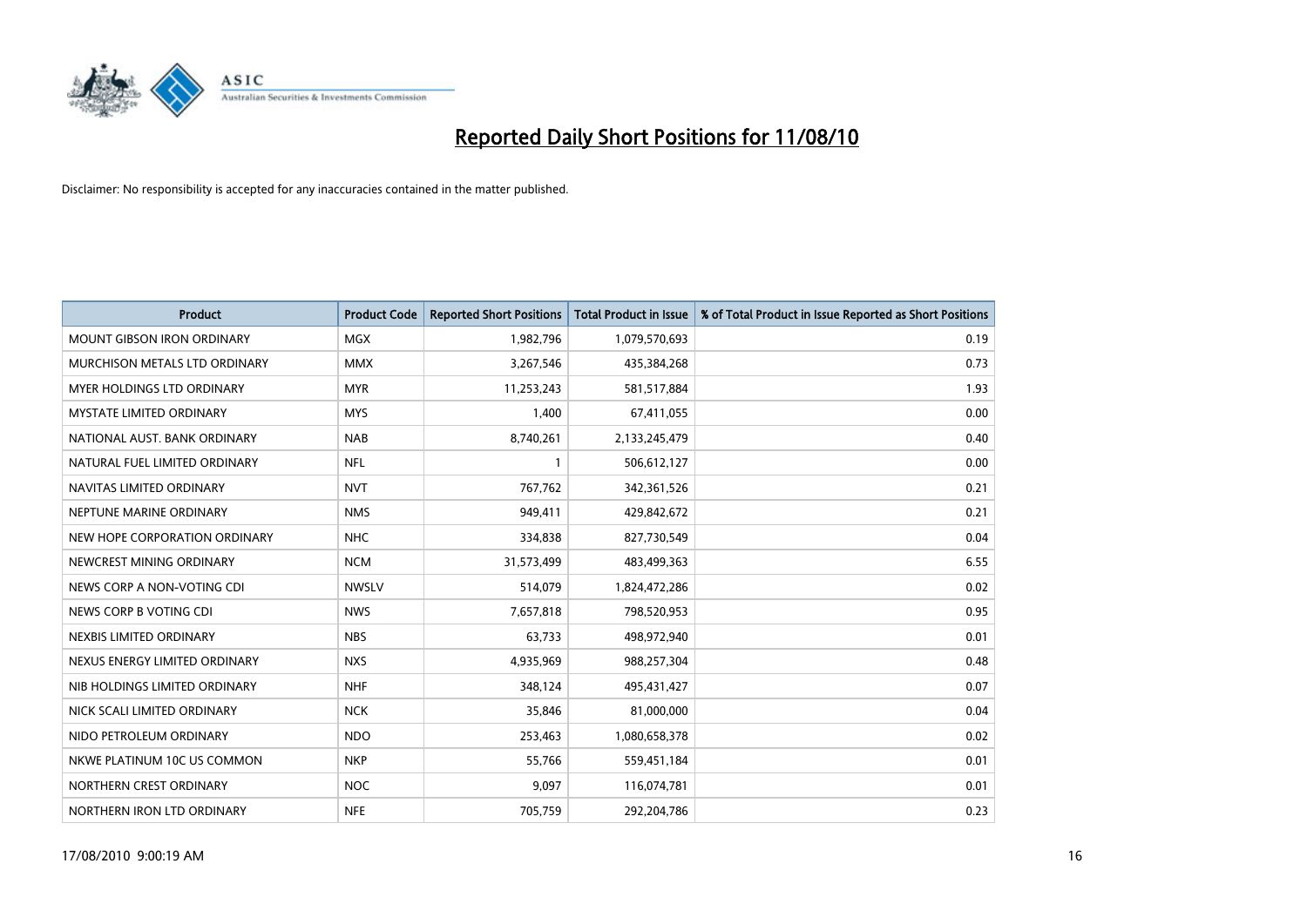

| <b>Product</b>                        | <b>Product Code</b> | <b>Reported Short Positions</b> | <b>Total Product in Issue</b> | % of Total Product in Issue Reported as Short Positions |
|---------------------------------------|---------------------|---------------------------------|-------------------------------|---------------------------------------------------------|
| NOVOGEN LIMITED ORDINARY              | <b>NRT</b>          | 21.500                          | 102,125,894                   | 0.02                                                    |
| NRW HOLDINGS LIMITED ORDINARY         | <b>NWH</b>          | 186,171                         | 251,223,000                   | 0.07                                                    |
| NUFARM LIMITED ORDINARY               | <b>NUF</b>          | 3,478,512                       | 261,775,731                   | 1.30                                                    |
| OAKTON LIMITED ORDINARY               | OKN                 | 524,583                         | 91,987,235                    | 0.56                                                    |
| OCEANAGOLD CORP. CHESS DEPOSITARY INT | <b>OGC</b>          | 410,777                         | 228,198,170                   | 0.18                                                    |
| OCEANIA CAPITAL LTD ORDINARY          | <b>OCP</b>          | 2,500                           | 91,921,295                    | 0.00                                                    |
| OIL SEARCH LTD ORDINARY               | OSH                 | 7,196,451                       | 1,308,279,222                 | 0.52                                                    |
| OM HOLDINGS LIMITED ORDINARY          | <b>OMH</b>          | 720,573                         | 498,485,150                   | 0.14                                                    |
| <b>ONESTEEL LIMITED ORDINARY</b>      | OST                 | 9,303,837                       | 1,331,583,166                 | 0.71                                                    |
| ORICA LIMITED ORDINARY                | ORI                 | 2,436,110                       | 362,100,430                   | 0.66                                                    |
| ORIGIN ENERGY ORDINARY                | <b>ORG</b>          | 2,615,961                       | 880,668,872                   | 0.29                                                    |
| OROCOBRE LIMITED ORDINARY             | <b>ORE</b>          | 6,011                           | 91,056,426                    | 0.01                                                    |
| OTTO ENERGY LIMITED ORDINARY          | <b>OEL</b>          | 109,204                         | 1,134,540,071                 | 0.01                                                    |
| OZ MINERALS ORDINARY                  | OZL                 | 70,480,118                      | 3,121,339,730                 | 2.22                                                    |
| <b>PACIFIC BRANDS ORDINARY</b>        | <b>PBG</b>          | 4,438,990                       | 931,386,248                   | 0.48                                                    |
| PALADIN ENERGY LTD ORDINARY           | <b>PDN</b>          | 24,686,281                      | 717,892,802                   | 3.43                                                    |
| PAN PACIFIC PETROL. ORDINARY          | PPP                 | 21,541                          | 588,612,110                   | 0.00                                                    |
| PANAUST LIMITED ORDINARY              | <b>PNA</b>          | 9,994,745                       | 2,954,125,529                 | 0.33                                                    |
| PANORAMIC RESOURCES ORDINARY          | PAN                 | 81,982                          | 205,262,842                   | 0.03                                                    |
| PAPERLINX LIMITED ORDINARY            | <b>PPX</b>          | 8,626,247                       | 603,580,761                   | 1.42                                                    |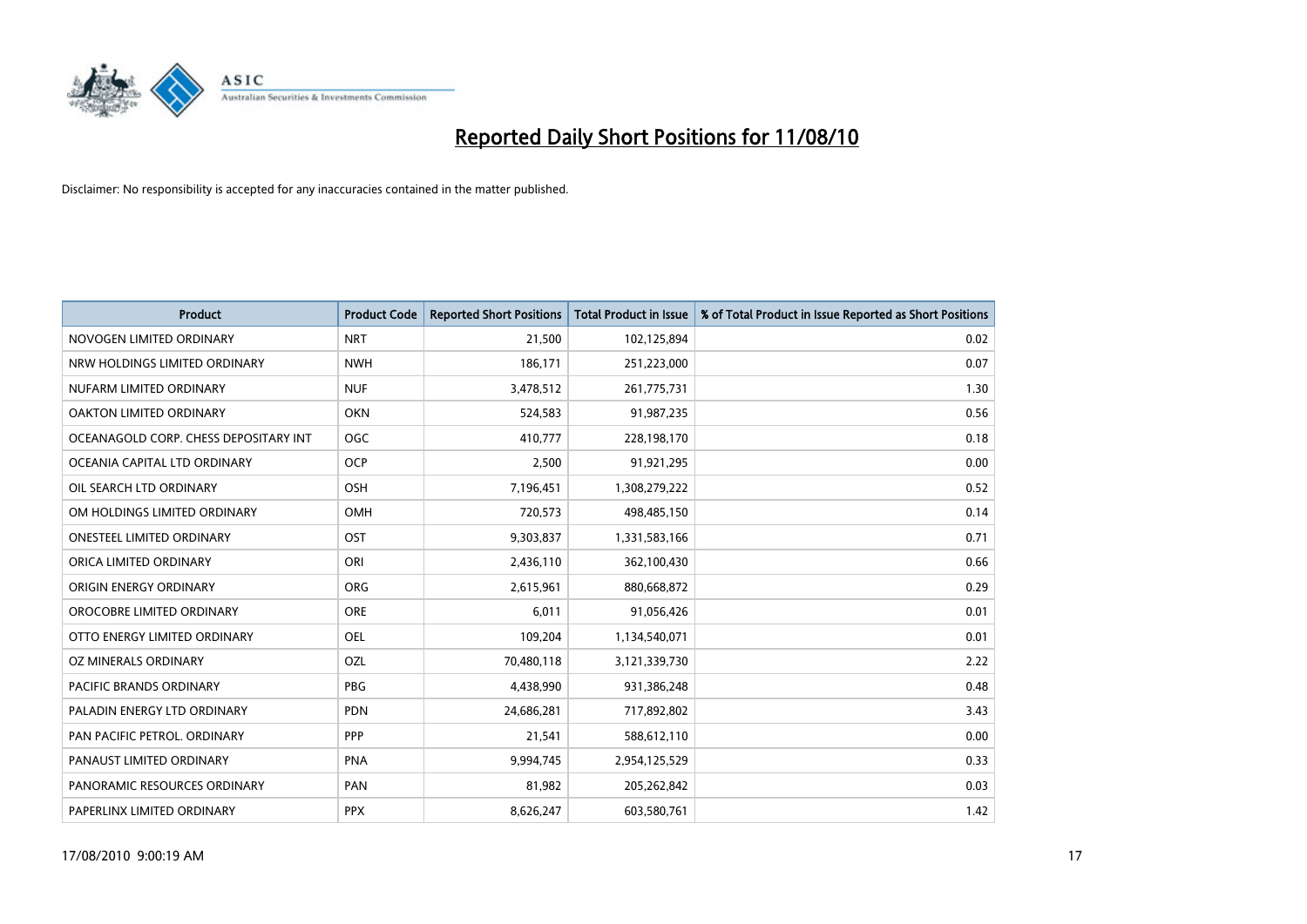

| <b>Product</b>                          | <b>Product Code</b> | <b>Reported Short Positions</b> | Total Product in Issue | % of Total Product in Issue Reported as Short Positions |
|-----------------------------------------|---------------------|---------------------------------|------------------------|---------------------------------------------------------|
| PAPERLINX SPS TRUST STEP UP PERP. PREF. | <b>PXUPA</b>        | 5,000                           | 2,850,000              | 0.18                                                    |
| PATTIES FOODS LTD ORDINARY              | <b>PFL</b>          |                                 | 138,908,853            | 0.00                                                    |
| PEET LIMITED ORDINARY                   | <b>PPC</b>          | 136,047                         | 300,681,486            | 0.04                                                    |
| PENINSULA MINERALS ORDINARY             | <b>PEN</b>          | 5,000                           | 1,629,749,898          | 0.00                                                    |
| PERILYA LIMITED ORDINARY                | PEM                 | 1,023,491                       | 526,075,563            | 0.19                                                    |
| PERPETUAL LIMITED ORDINARY              | PPT                 | 1,981,583                       | 43,417,478             | 4.58                                                    |
| PERSEUS MINING LTD ORDINARY             | PRU                 | 42,743                          | 421,282,088            | 0.00                                                    |
| PETSEC ENERGY ORDINARY                  | <b>PSA</b>          | 223,332                         | 231,283,622            | 0.10                                                    |
| PHARMAXIS LTD ORDINARY                  | <b>PXS</b>          | 1,192,036                       | 225,721,734            | 0.54                                                    |
| PHOTON GROUP LTD ORDINARY               | PGA                 | 965,265                         | 187,440,645            | 0.51                                                    |
| PIKE RIVER COAL ORDINARY                | <b>PRC</b>          | 376,320                         | 404,971,067            | 0.09                                                    |
| PLATINUM ASSET ORDINARY                 | <b>PTM</b>          | 2,069,067                       | 561,347,878            | 0.36                                                    |
| PLATINUM AUSTRALIA ORDINARY             | PLA                 | 5,712,573                       | 321,130,521            | 1.77                                                    |
| PLATINUM CAPITAL LTD ORDINARY           | <b>PMC</b>          |                                 | 162,258,814            | 0.00                                                    |
| PMP LIMITED ORDINARY                    | <b>PMP</b>          | 1,234,943                       | 335,338,483            | 0.37                                                    |
| PORT BOUVARD LIMITED ORDINARY           | PBD                 | 6,754                           | 593,868,295            | 0.00                                                    |
| PREMIER INVESTMENTS ORDINARY            | <b>PMV</b>          | 39,079                          | 155,030,045            | 0.02                                                    |
| PRIMARY HEALTH CARE ORDINARY            | <b>PRY</b>          | 7,930,412                       | 491,428,342            | 1.62                                                    |
| PRIME INFR GROUP. STAPLED SECURITIES    | PIH                 | 1,288,694                       | 351,776,795            | 0.35                                                    |
| PRIME MEDIA GRP LTD ORDINARY            | <b>PRT</b>          | $\overline{2}$                  | 366,330,303            | 0.00                                                    |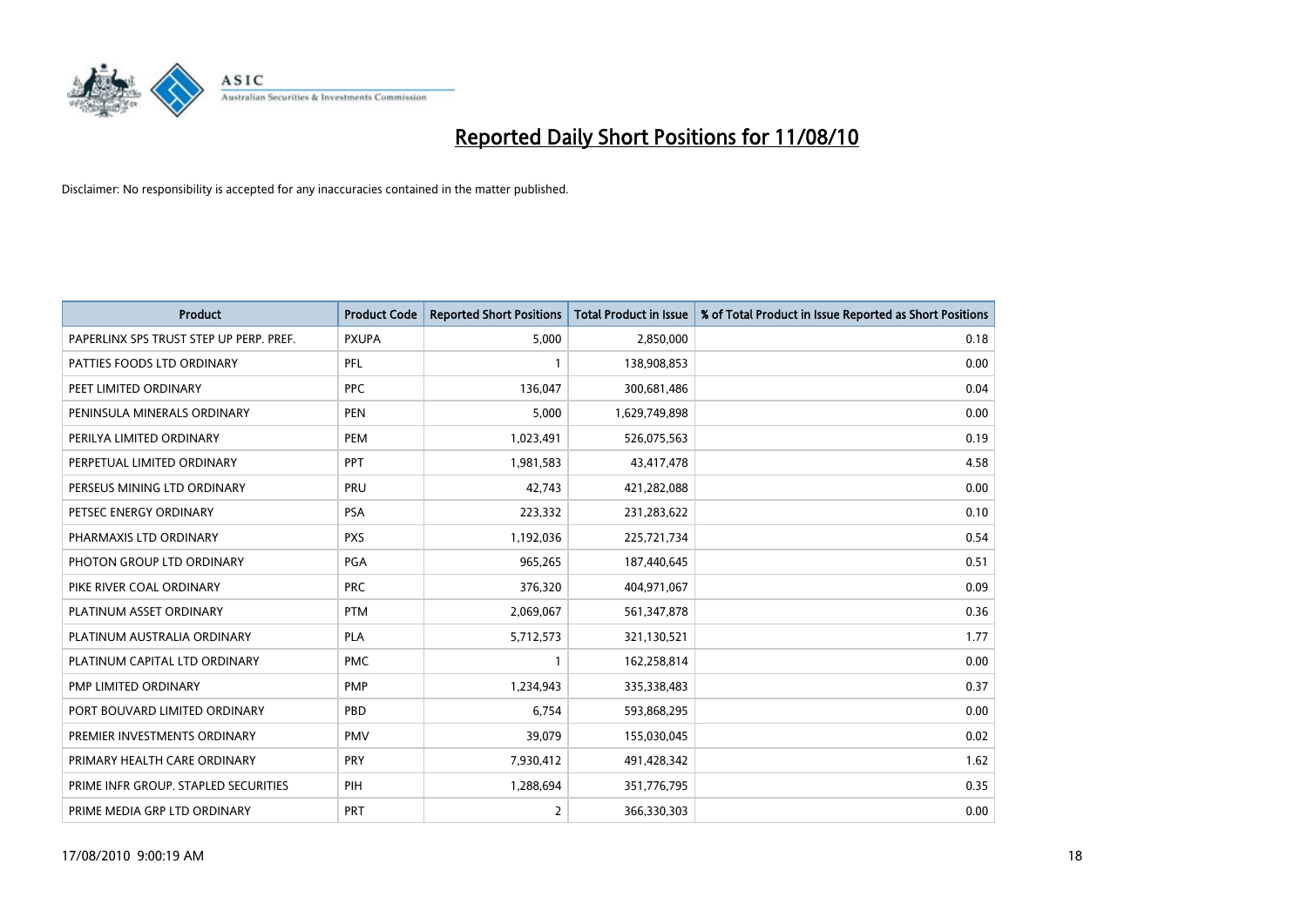

| <b>Product</b>                  | <b>Product Code</b> | <b>Reported Short Positions</b> | <b>Total Product in Issue</b> | % of Total Product in Issue Reported as Short Positions |
|---------------------------------|---------------------|---------------------------------|-------------------------------|---------------------------------------------------------|
| PRIMEAG AUSTRALIA ORDINARY      | PAG                 | 329,557                         | 150,569,976                   | 0.22                                                    |
| PROGEN PHARMACEUTIC ORDINARY    | PGL                 | 151,596                         | 24,709,097                    | 0.61                                                    |
| PROGRAMMED ORDINARY             | <b>PRG</b>          | 367,396                         | 118,169,908                   | 0.31                                                    |
| PSIVIDA CORP CDI 1:1            | <b>PVA</b>          | 6,878                           | 7,849,757                     | 0.09                                                    |
| <b>QANTAS AIRWAYS ORDINARY</b>  | QAN                 | 29,472,234                      | 2,265,123,620                 | 1.28                                                    |
| OBE INSURANCE GROUP ORDINARY    | <b>OBE</b>          | 17,441,185                      | 1,035,071,131                 | 1.67                                                    |
| RAMELIUS RESOURCES ORDINARY     | <b>RMS</b>          | 12,533                          | 291,200,265                   | 0.00                                                    |
| RAMSAY HEALTH CARE ORDINARY     | <b>RHC</b>          | 2,638,720                       | 202,081,252                   | 1.29                                                    |
| RANGE RESOURCES LTD ORDINARY    | <b>RRS</b>          | 1,250,000                       | 1,052,019,983                 | 0.12                                                    |
| <b>RCR TOMLINSON ORDINARY</b>   | <b>RCR</b>          | 68,067                          | 131,860,172                   | 0.05                                                    |
| <b>REA GROUP ORDINARY</b>       | <b>REA</b>          | 1,520                           | 128,439,366                   | 0.00                                                    |
| <b>RED FORK ENERGY ORDINARY</b> | <b>RFE</b>          | 7,696                           | 139,535,000                   | 0.01                                                    |
| REDFLEX HOLDINGS ORDINARY       | <b>RDF</b>          | 22,348                          | 110,010,757                   | 0.02                                                    |
| REED RESOURCES LTD ORDINARY     | <b>RDR</b>          | 268,205                         | 192,271,768                   | 0.14                                                    |
| <b>REGIS RESOURCES ORDINARY</b> | <b>RRL</b>          | 73,470                          | 414,452,125                   | 0.02                                                    |
| RESMED INC CDI 10:1             | <b>RMD</b>          | 1,665,814                       | 772,670,160                   | 0.20                                                    |
| RESOLUTE MINING ORDINARY        | <b>RSG</b>          | 243,662                         | 392,586,434                   | 0.07                                                    |
| RESOURCE GENERATION ORDINARY    | <b>RES</b>          | 157,911                         | 164,412,477                   | 0.10                                                    |
| REVERSE CORP LIMITED ORDINARY   | <b>REF</b>          | 25,141                          | 92,382,175                    | 0.03                                                    |
| RHG LIMITED ORDINARY            | <b>RHG</b>          | 13,020                          | 317,910,688                   | 0.00                                                    |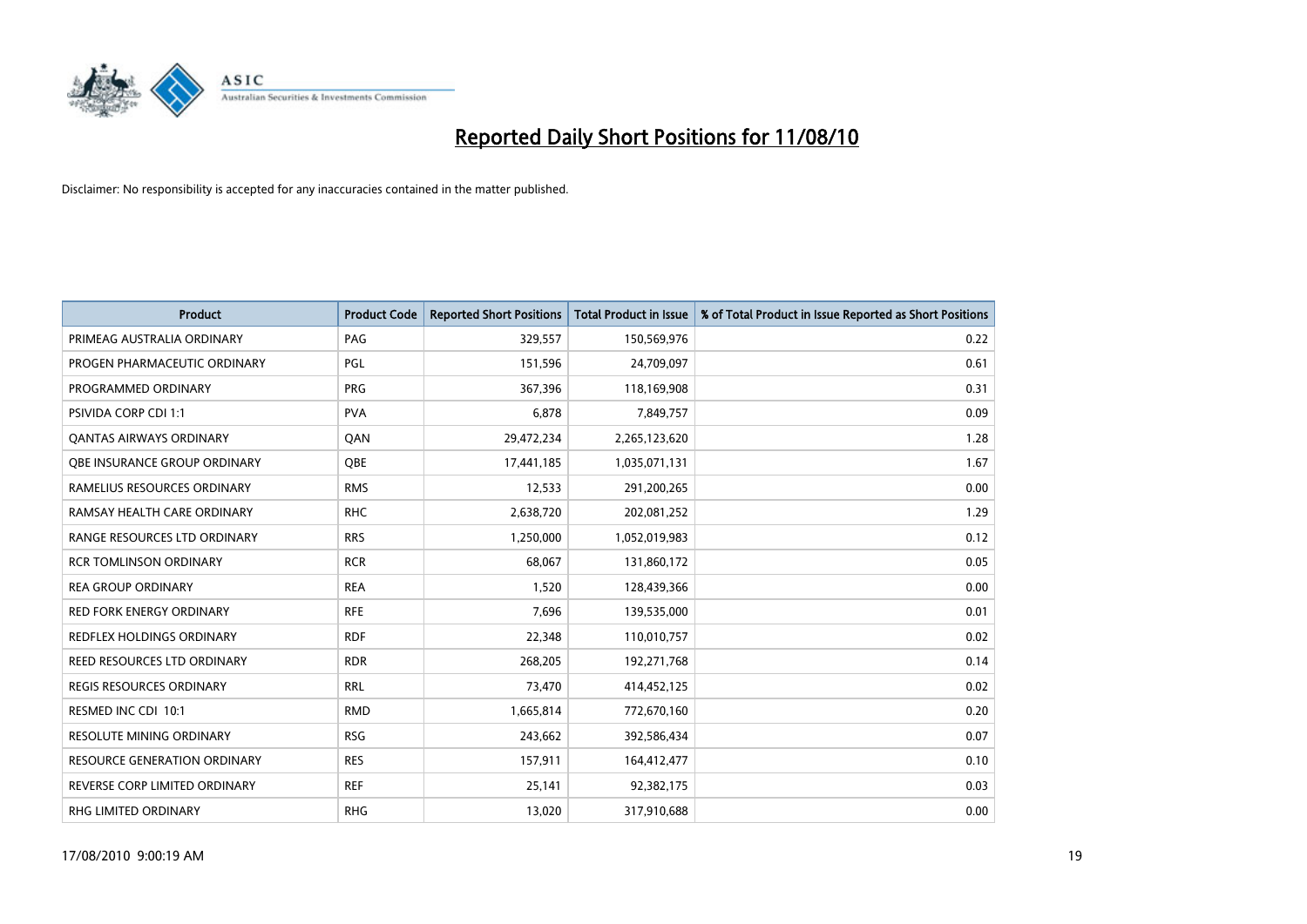

| <b>Product</b>                     | <b>Product Code</b> | <b>Reported Short Positions</b> | <b>Total Product in Issue</b> | % of Total Product in Issue Reported as Short Positions |
|------------------------------------|---------------------|---------------------------------|-------------------------------|---------------------------------------------------------|
| <b>RIDLEY CORPORATION ORDINARY</b> | <b>RIC</b>          | 53,937                          | 307,817,071                   | 0.02                                                    |
| RIO TINTO LIMITED ORDINARY         | <b>RIO</b>          | 11,726,781                      | 606,831,240                   | 1.94                                                    |
| RIVERCITY MOTORWAY STAPLED         | <b>RCY</b>          | 3,897,254                       | 957,010,115                   | 0.40                                                    |
| RIVERSDALE MINING ORDINARY         | <b>RIV</b>          | 452,367                         | 229,636,018                   | 0.19                                                    |
| ROC OIL COMPANY ORDINARY           | <b>ROC</b>          | 1,440,489                       | 713,154,560                   | 0.20                                                    |
| SAI GLOBAL LIMITED ORDINARY        | SAI                 | 15,408                          | 192,253,351                   | 0.00                                                    |
| SALMAT LIMITED ORDINARY            | <b>SLM</b>          | 95,615                          | 159,131,983                   | 0.06                                                    |
| SANDFIRE RESOURCES ORDINARY        | <b>SFR</b>          | 78,891                          | 131,534,760                   | 0.06                                                    |
| SANTOS LTD ORDINARY                | <b>STO</b>          | 1,843,680                       | 832,568,323                   | 0.22                                                    |
| SARACEN MINERAL ORDINARY           | SAR                 | 106,424                         | 491,818,083                   | 0.02                                                    |
| SEDGMAN LIMITED ORDINARY           | <b>SDM</b>          | 150,000                         | 205,986,681                   | 0.07                                                    |
| SEEK LIMITED ORDINARY              | <b>SEK</b>          | 6,242,261                       | 336,584,488                   | 1.83                                                    |
| SENETAS CORPORATION ORDINARY       | <b>SEN</b>          | 756,999                         | 461,522,263                   | 0.16                                                    |
| SERVCORP LIMITED ORDINARY          | SRV                 | 267,055                         | 98,440,807                    | 0.26                                                    |
| SERVICE STREAM ORDINARY            | <b>SSM</b>          | 344,663                         | 283,418,867                   | 0.12                                                    |
| SEVEN GROUP HOLDINGS ORDINARY      | <b>SVW</b>          | 1,249,901                       | 305,410,281                   | 0.40                                                    |
| SIGMA PHARMACEUTICAL ORDINARY      | SIP                 | 9,398,152                       | 1,178,626,572                 | 0.80                                                    |
| SILEX SYSTEMS ORDINARY             | <b>SLX</b>          | 198,801                         | 149,296,747                   | 0.13                                                    |
| SILVER LAKE RESOURCE ORDINARY      | <b>SLR</b>          | 124,786                         | 178,757,838                   | 0.07                                                    |
| SIMS METAL MGMT LTD ORDINARY       | SGM                 | 1,396,756                       | 203,891,295                   | 0.68                                                    |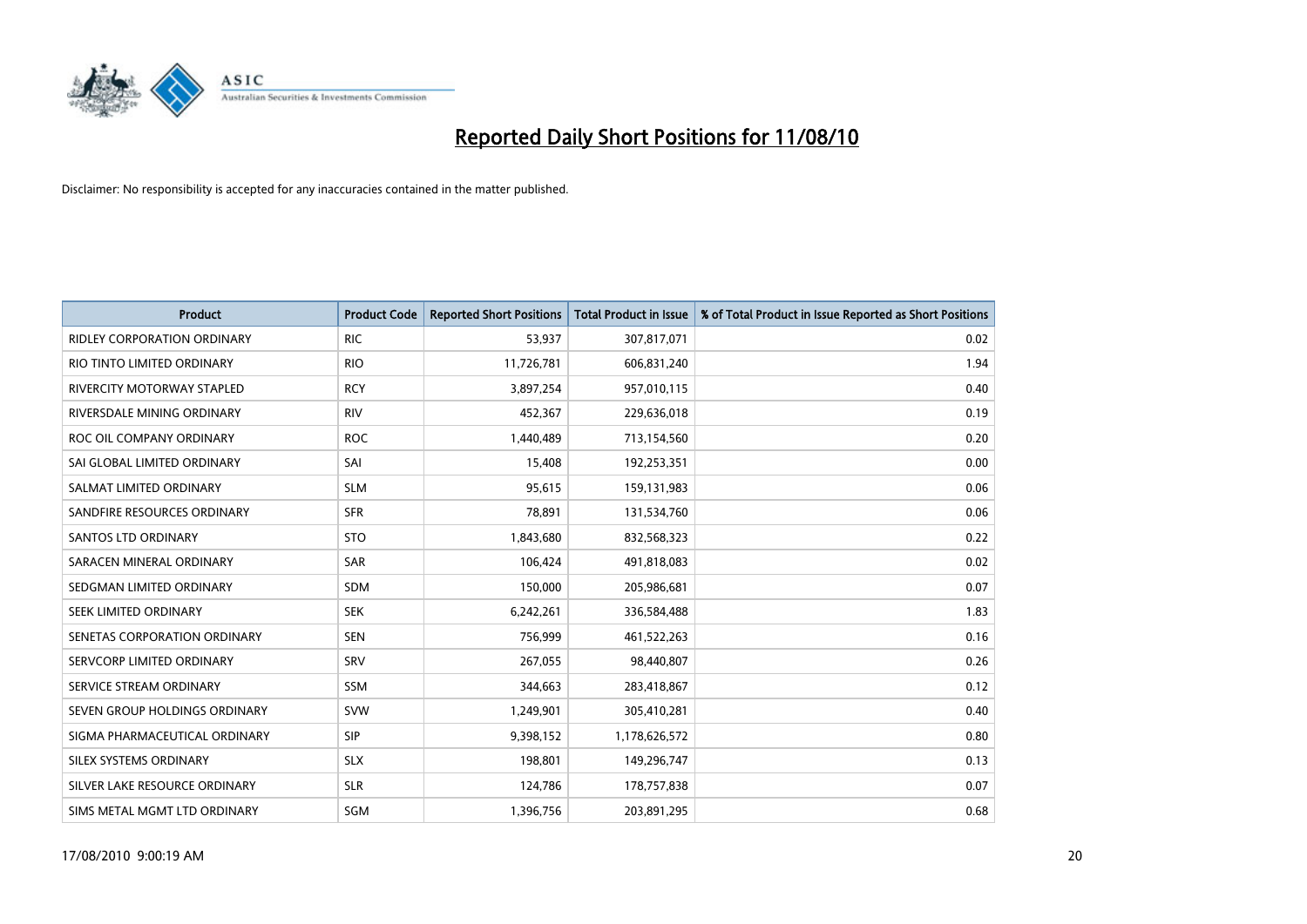

| <b>Product</b>                           | <b>Product Code</b> | <b>Reported Short Positions</b> | <b>Total Product in Issue</b> | % of Total Product in Issue Reported as Short Positions |
|------------------------------------------|---------------------|---------------------------------|-------------------------------|---------------------------------------------------------|
| SINGAPORE TELECOMM. CHESS DEPOSITARY INT | SGT                 | 5,113,981                       | 404,134,884                   | 1.29                                                    |
| SKILLED GROUP LTD ORDINARY               | <b>SKE</b>          | 149,434                         | 190,738,408                   | 0.07                                                    |
| SKY CITY ENTERTAIN, ORDINARY             | <b>SKC</b>          | 7,219,910                       | 575,114,687                   | 1.26                                                    |
| SKY NETWORK ORDINARY                     | <b>SKT</b>          | 862,690                         | 389,139,785                   | 0.22                                                    |
| SMS MANAGEMENT, ORDINARY                 | <b>SMX</b>          | 13,541                          | 67,182,500                    | 0.02                                                    |
| SONIC HEALTHCARE ORDINARY                | <b>SHL</b>          | 3,992,613                       | 388,429,875                   | 1.03                                                    |
| SOUL PATTINSON (W.H) ORDINARY            | SOL                 | 2,302                           | 238,640,580                   | 0.00                                                    |
| SP AUSNET STAPLED SECURITIES             | <b>SPN</b>          | 5,643,035                       | 2,748,353,504                 | 0.19                                                    |
| SPARK INFRASTRUCTURE STAPLED SECURITIES  | SKI                 | 6.470.894                       | 1,031,911,394                 | 0.62                                                    |
| SPDR 200 FUND ETF UNITS                  | <b>STW</b>          | 4,008                           | 58,028,081                    | 0.01                                                    |
| SPECIALTY FASHION ORDINARY               | <b>SFH</b>          | 1,163,824                       | 190,964,693                   | 0.60                                                    |
| SPHERE MINERALS LTD ORDINARY             | <b>SPH</b>          | 75,000                          | 171,348,151                   | 0.04                                                    |
| SPOTLESS GROUP LTD ORDINARY              | <b>SPT</b>          | 858,282                         | 259,309,656                   | 0.32                                                    |
| ST BARBARA LIMITED ORDINARY              | SBM                 | 47,894,187                      | 1,953,168,407                 | 2.44                                                    |
| STAGING CONNECTIONS ORDINARY             | <b>STG</b>          | 2,917,189                       | 783,175,134                   | 0.37                                                    |
| STH AMERICAN COR LTD ORDINARY            | SAY                 | 9,200                           | 206,832,027                   | 0.00                                                    |
| STHN CROSS MEDIA ORDINARY                | <b>SXL</b>          | 114,381                         | 378,827,750                   | 0.02                                                    |
| STOCKLAND UNITS/ORD STAPLED              | <b>SGP</b>          | 12,648,122                      | 2,383,036,717                 | 0.53                                                    |
| STRAITS RESOURCES ORDINARY               | SRL                 | 3,306,518                       | 255,203,613                   | 1.29                                                    |
| STW COMMUNICATIONS ORDINARY              | SGN                 | 92,779                          | 364,310,964                   | 0.02                                                    |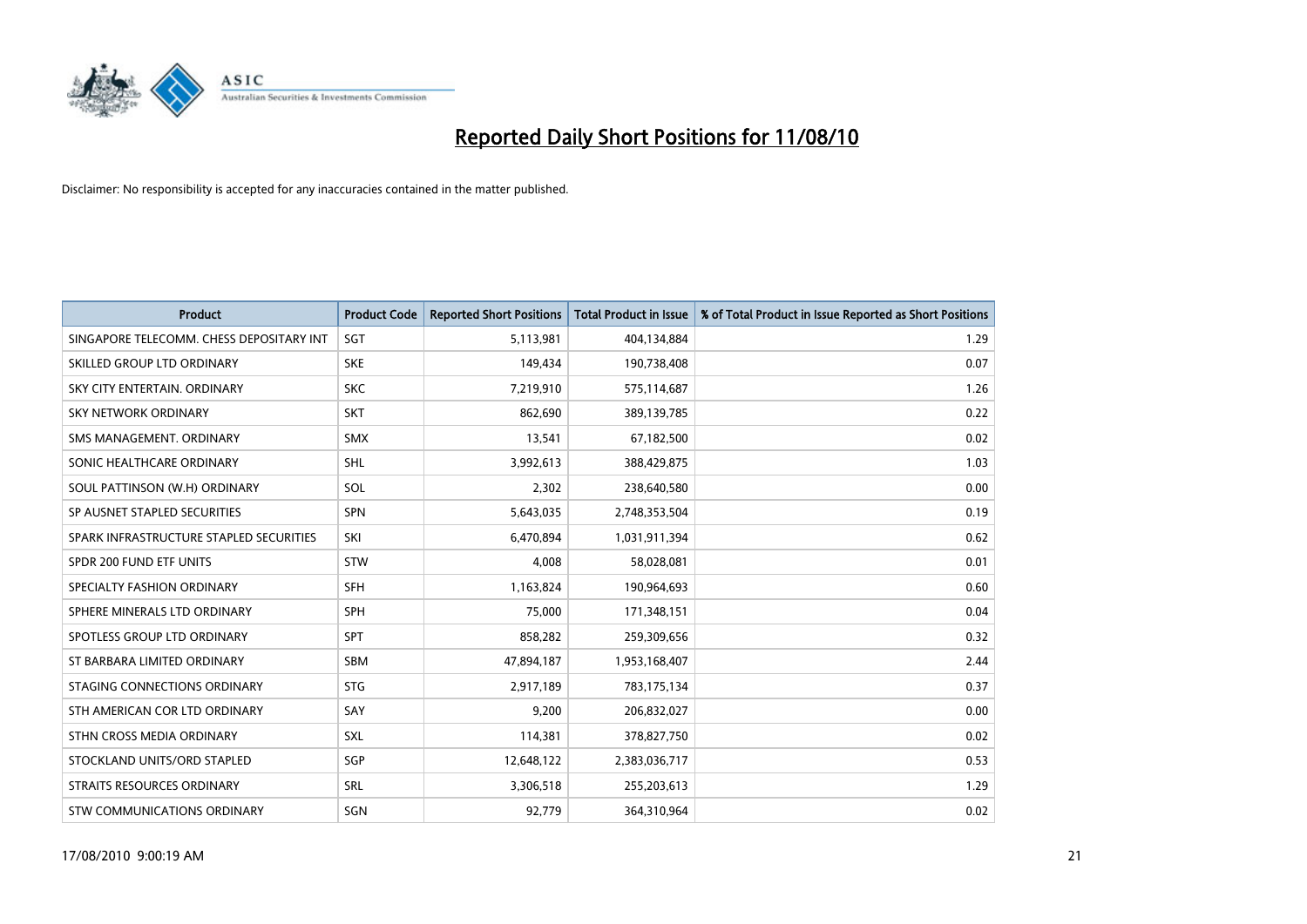

| <b>Product</b>                       | <b>Product Code</b> | <b>Reported Short Positions</b> | Total Product in Issue | % of Total Product in Issue Reported as Short Positions |
|--------------------------------------|---------------------|---------------------------------|------------------------|---------------------------------------------------------|
| SUNCORP-METWAY, ORDINARY             | <b>SUN</b>          | 1,672,915                       | 1,281,390,524          | 0.12                                                    |
| SUNDANCE RESOURCES ORDINARY          | <b>SDL</b>          | 15,400,836                      | 2,709,995,932          | 0.55                                                    |
| SUNLAND GROUP LTD ORDINARY           | <b>SDG</b>          | 58,855                          | 251,107,692            | 0.01                                                    |
| SUPER CHEAP AUTO GRP ORDINARY        | SUL                 | 344,059                         | 127,532,302            | 0.27                                                    |
| SWICK MINING ORDINARY                | <b>SWK</b>          | 1.548                           | 236,724,970            | 0.00                                                    |
| SYMEX HOLDINGS ORDINARY              | SYM                 | 6,633                           | 125,037,628            | 0.01                                                    |
| <b>TABCORP HOLDINGS LTD ORDINARY</b> | <b>TAH</b>          | 14,709,444                      | 612,625,759            | 2.39                                                    |
| <b>TALENT2 INTERNATION ORDINARY</b>  | <b>TWO</b>          | 25,007                          | 141,141,846            | 0.02                                                    |
| TAP OIL LIMITED ORDINARY             | <b>TAP</b>          | 12,813                          | 156,485,921            | 0.01                                                    |
| TASSAL GROUP LIMITED ORDINARY        | <b>TGR</b>          | 3,805,411                       | 144,197,882            | 2.63                                                    |
| <b>TATTS GROUP LTD ORDINARY</b>      | <b>TTS</b>          | 7,190,482                       | 1,281,937,479          | 0.56                                                    |
| <b>TELECOM CORPORATION ORDINARY</b>  | <b>TEL</b>          | 42,773,877                      | 1,920,694,831          | 2.20                                                    |
| <b>TELSTRA CORPORATION, ORDINARY</b> | <b>TLS</b>          | 39,986,994                      | 12,443,074,357         | 0.31                                                    |
| TEN NETWORK HOLDINGS ORDINARY        | <b>TEN</b>          | 6,768,374                       | 1,045,236,720          | 0.64                                                    |
| TFS CORPORATION LTD ORDINARY         | <b>TFC</b>          | 69,729                          | 227,360,909            | 0.03                                                    |
| THE REJECT SHOP ORDINARY             | <b>TRS</b>          | 13,242                          | 26,033,570             | 0.05                                                    |
| THOR MINING PLC CHESS DEPOSITARY     | <b>THR</b>          | 2,307                           | 200,247,701            | 0.00                                                    |
| THORN GROUP LIMITED ORDINARY         | <b>TGA</b>          | 2,360                           | 129,441,655            | 0.00                                                    |
| TIMBERCORP LIMITED ORDINARY          | <b>TIM</b>          | 2,753,408                       | 352,071,429            | 0.78                                                    |
| <b>TISHMAN SPEYER UNITS</b>          | <b>TSO</b>          | 59,685                          | 338,440,904            | 0.01                                                    |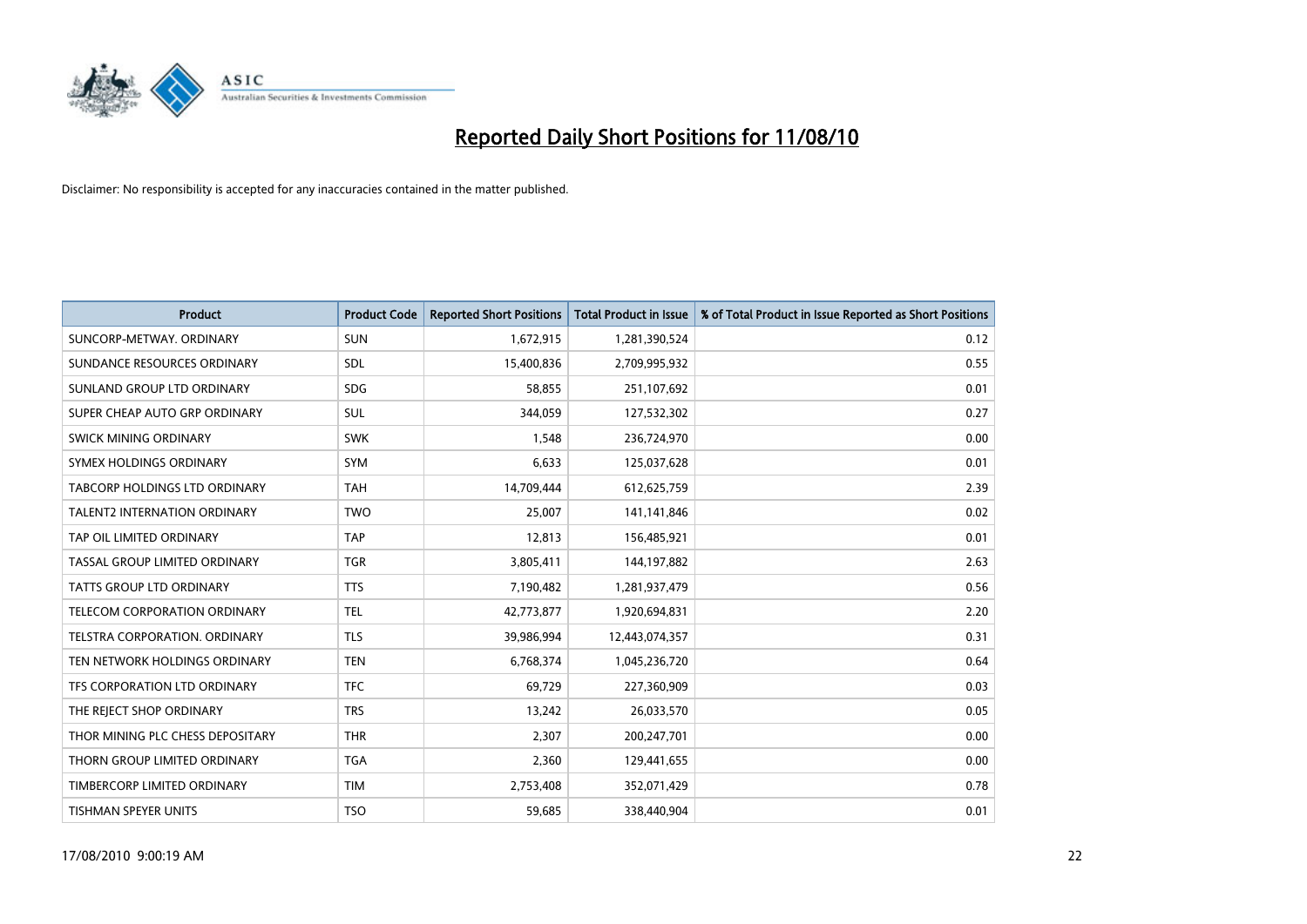

| <b>Product</b>                            | <b>Product Code</b> | <b>Reported Short Positions</b> | Total Product in Issue | % of Total Product in Issue Reported as Short Positions |
|-------------------------------------------|---------------------|---------------------------------|------------------------|---------------------------------------------------------|
| TNG LIMITED ORDINARY                      | <b>TNG</b>          | 4,321                           | 258,055,076            | 0.00                                                    |
| TOLL HOLDINGS LTD ORDINARY                | <b>TOL</b>          | 8,652,738                       | 702,867,609            | 1.20                                                    |
| TORO ENERGY LIMITED ORDINARY              | <b>TOE</b>          | 35,404                          | 964,936,676            | 0.00                                                    |
| TOWER AUSTRALIA ORDINARY                  | <b>TAL</b>          | 1,396,344                       | 415,928,881            | 0.33                                                    |
| <b>TOWER LIMITED ORDINARY</b>             | <b>TWR</b>          | 717,101                         | 260,631,787            | 0.27                                                    |
| <b>TOX FREE SOLUTIONS ORDINARY</b>        | <b>TOX</b>          | 92,797                          | 91,661,500             | 0.09                                                    |
| TPG TELECOM LIMITED ORDINARY              | <b>TPM</b>          | 468,206                         | 767,849,104            | 0.06                                                    |
| TRANSFIELD SERV INFR STAPLED SECURITIES   | <b>TSI</b>          | 351,500                         | 432,184,488            | 0.08                                                    |
| <b>TRANSFIELD SERVICES ORDINARY</b>       | <b>TSE</b>          | 58,163                          | 414,278,904            | 0.01                                                    |
| TRANSPACIFIC INDUST, ORDINARY             | <b>TPI</b>          | 8,111,649                       | 960,638,735            | 0.82                                                    |
| TRANSURBAN GROUP TRIPLE STAPLED SEC.      | <b>TCL</b>          | 7,332,622                       | 1,414,667,986          | 0.50                                                    |
| TRINITY GROUP STAPLED SECURITIES          | <b>TCQ</b>          | 3,419                           | 231,701,539            | 0.00                                                    |
| TROY RESOURCES NL ORDINARY                | <b>TRY</b>          | 95,998                          | 87,474,323             | 0.12                                                    |
| UGL LIMITED ORDINARY                      | UGL                 | 4,716,344                       | 165,928,705            | 2.83                                                    |
| UXC LIMITED ORDINARY                      | <b>UXC</b>          | 678,611                         | 295,714,304            | 0.22                                                    |
| VALAD PROPERTY GROUP STAPLED US PROHIBIT. | <b>VPG</b>          | 4,498,726                       | 2,287,682,926          | 0.20                                                    |
| <b>VDM GROUP LIMITED ORDINARY</b>         | <b>VMG</b>          | 11,116                          | 195,613,088            | 0.01                                                    |
| <b>VENTURE MINERALS ORDINARY</b>          | <b>VMS</b>          | 6,500                           | 168, 163, 334          | 0.00                                                    |
| <b>VILLAGE ROADSHOW LTD ORDINARY</b>      | <b>VRL</b>          | 682                             | 114,217,649            | 0.00                                                    |
| VILLAGE ROADSHOW LTD 'A' CLASS PREFERENCE | <b>VRLPA</b>        | 19,559                          | 52,235,451             | 0.04                                                    |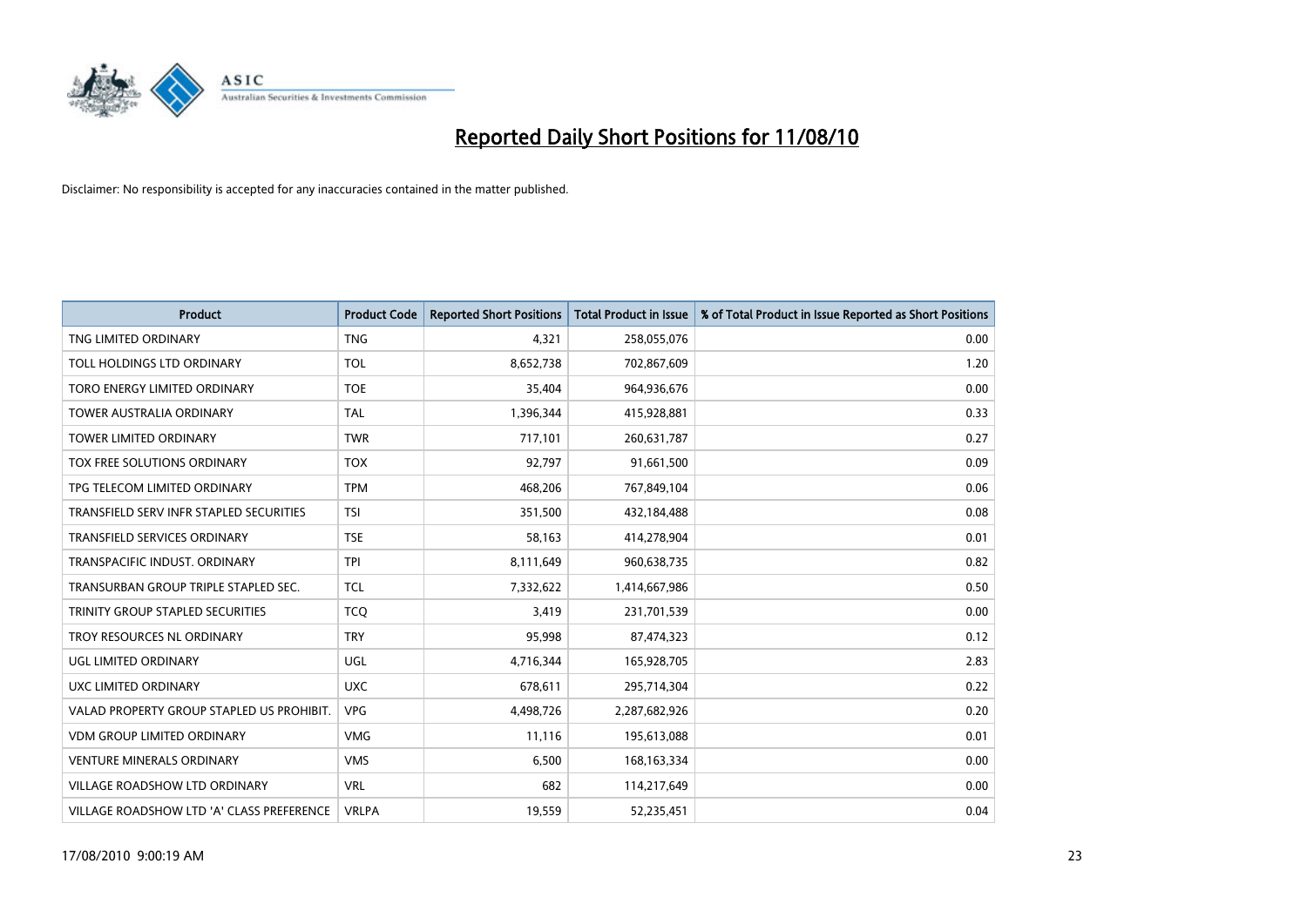

| <b>Product</b>                         | <b>Product Code</b> | <b>Reported Short Positions</b> | <b>Total Product in Issue</b> | % of Total Product in Issue Reported as Short Positions |
|----------------------------------------|---------------------|---------------------------------|-------------------------------|---------------------------------------------------------|
| <b>VIRGIN BLUE HOLDINGS ORDINARY</b>   | <b>VBA</b>          | 16,091,166                      | 2,209,126,568                 | 0.72                                                    |
| VISION GROUP HLDGS ORDINARY            | <b>VGH</b>          | 78,000                          | 72,671,765                    | 0.11                                                    |
| <b>VITA GROUP LTD ORDINARY</b>         | <b>VTG</b>          | 75.190                          | 141,247,800                   | 0.05                                                    |
| VITERRA INC CDI 1:1                    | <b>VTA</b>          | 2,098                           | 68,629,939                    | 0.00                                                    |
| <b>WAREHOUSE GROUP ORDINARY</b>        | <b>WHS</b>          | 327,527                         | 311,195,868                   | 0.11                                                    |
| <b>WATPAC LIMITED ORDINARY</b>         | <b>WTP</b>          | 16,204                          | 181,326,206                   | 0.00                                                    |
| <b>WDS LIMITED ORDINARY</b>            | <b>WDS</b>          | 63,084                          | 143,107,458                   | 0.04                                                    |
| WEBJET LIMITED ORDINARY                | <b>WEB</b>          | 92,589                          | 76,861,278                    | 0.13                                                    |
| <b>WESFARMERS LIMITED ORDINARY</b>     | <b>WES</b>          | 21,355,369                      | 1,005,169,707                 | 2.11                                                    |
| WESFARMERS LIMITED PARTIALLY PROTECTED | <b>WESN</b>         | 4,426,545                       | 151,902,455                   | 2.92                                                    |
| WEST AUSTRALIAN NEWS ORDINARY          | <b>WAN</b>          | 6,179,011                       | 216,011,546                   | 2.86                                                    |
| WESTERN AREAS NL ORDINARY              | <b>WSA</b>          | 5,536,544                       | 179,735,899                   | 3.08                                                    |
| WESTERN DESERT RES. ORDINARY           | <b>WDR</b>          | 948                             | 134,511,656                   | 0.00                                                    |
| WESTFIELD GROUP ORD/UNIT STAPLED SEC   | <b>WDC</b>          | 6,608,008                       | 2,307,773,663                 | 0.26                                                    |
| <b>WESTPAC BANKING CORP ORDINARY</b>   | <b>WBC</b>          | 18,233,697                      | 2,989,107,151                 | 0.59                                                    |
| WHITE ENERGY COMPANY ORDINARY          | <b>WEC</b>          | 5,998,117                       | 236,766,184                   | 2.50                                                    |
| WHITEHAVEN COAL ORDINARY               | <b>WHC</b>          | 907,030                         | 493,650,070                   | 0.18                                                    |
| WHK GROUP LIMITED ORDINARY             | <b>WHG</b>          | 34,194                          | 264,254,166                   | 0.01                                                    |
| WIDE BAY AUST LTD ORDINARY             | <b>WBB</b>          | 27                              | 32,001,199                    | 0.00                                                    |
| WINDIMURRA VANADIUM ORDINARY           | <b>WVL</b>          | 163,685                         | 154,278,674                   | 0.11                                                    |